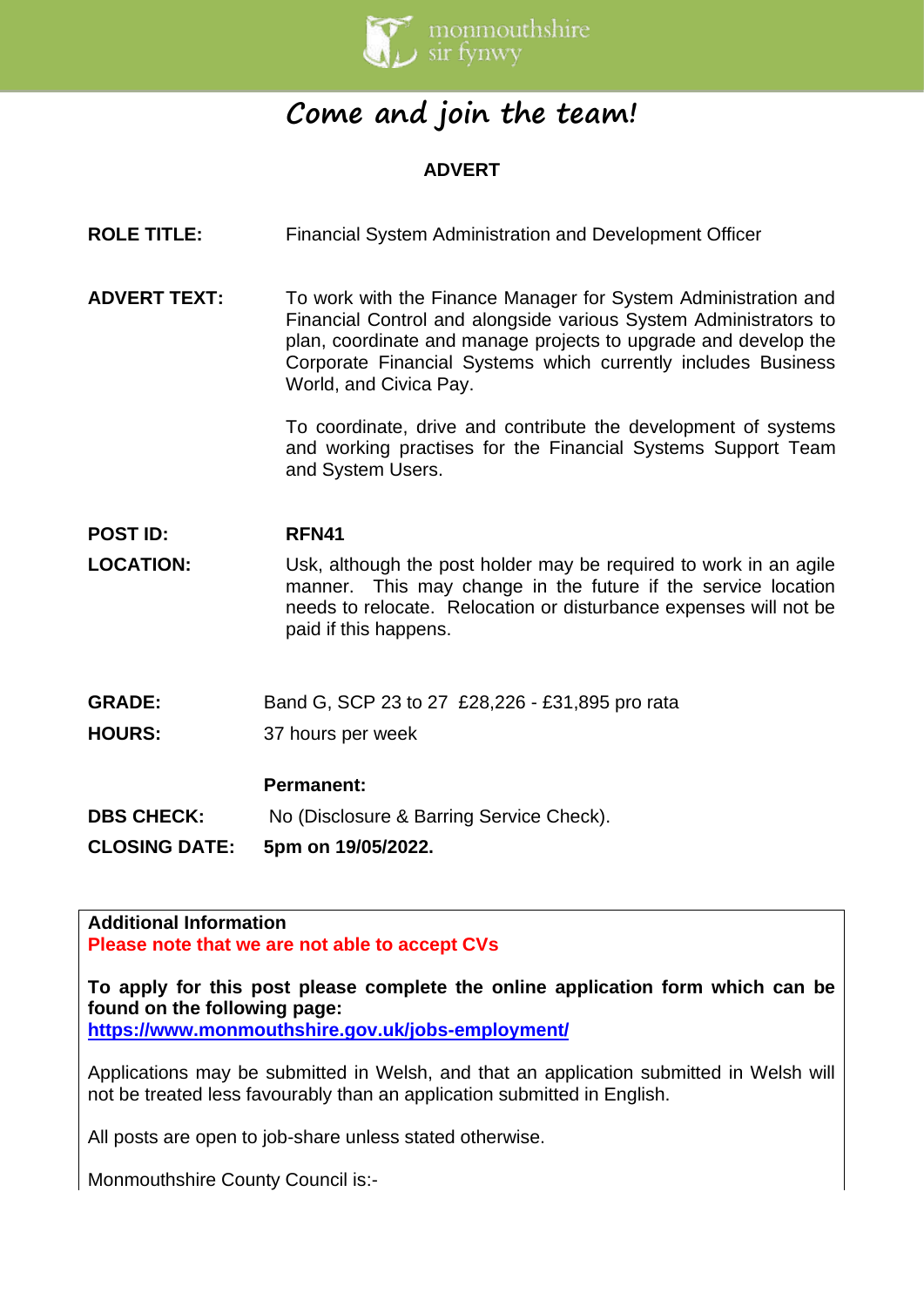- an equal opportunities employer and welcomes applications from all sections of the community.
- a disability confident committed employer.
- an Armed Forces friendly employer.
- Autism aware and committed to removing barriers to employment
- committed to supporting young people who leave our care to access new opportunities and gain experience.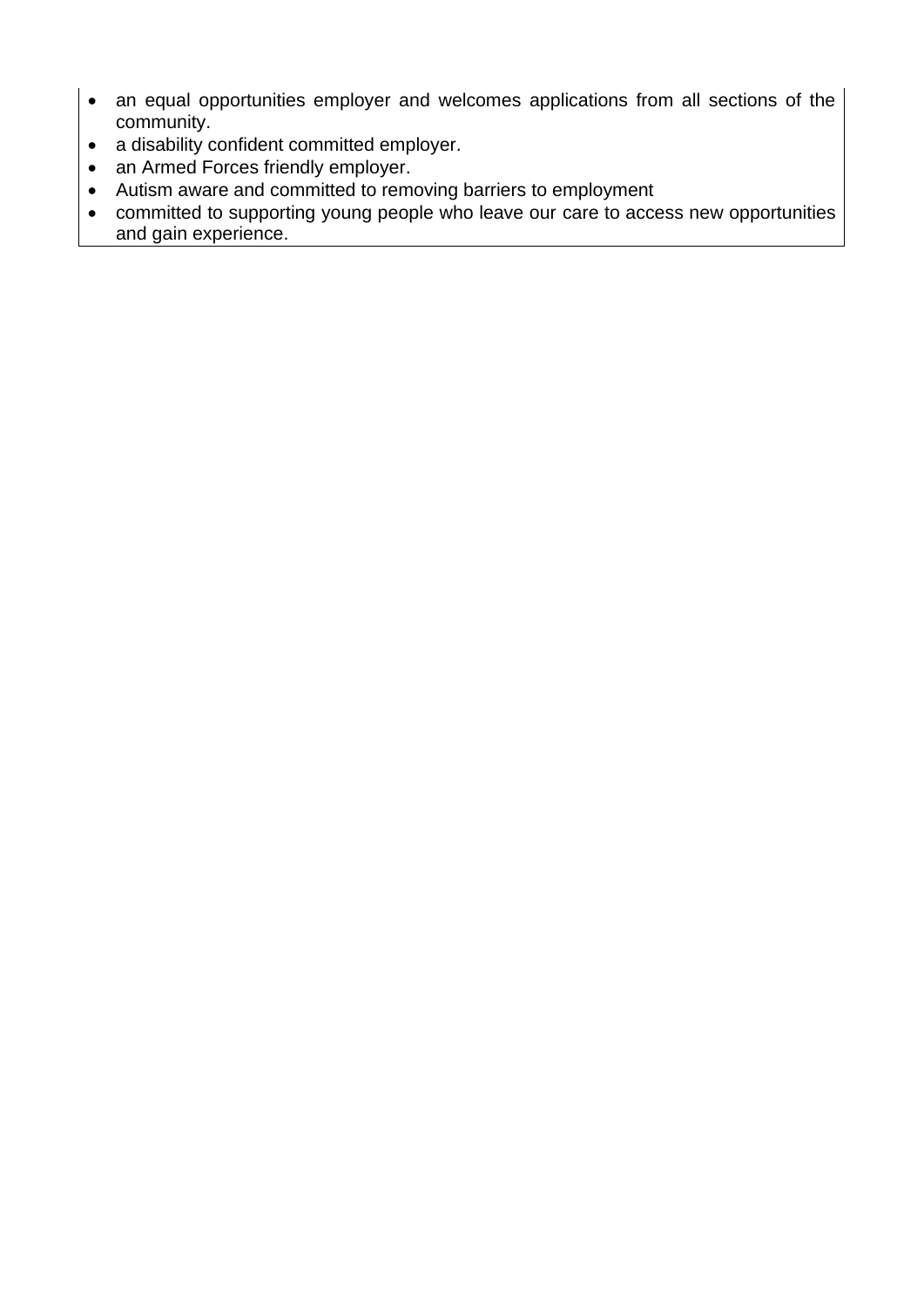

## **ROLE PROFILE**

- **ROLE TITLE:** Financial System Administration and Development Officer
- **POST ID: RFN41**
- **GRADE:** Band G, SCP 23 to 27 £28,226 £31,895 pro rata **HOURS:** 37 Hours Per Week
- **WORK PATTERN**: Monday to Friday
- **LOCATION:** Usk headquarters, although the post holder may be required to work in an agile manner. This may change in the future if the service location needs to relocate. Relocation or disturbance expenses will not be paid if this happens.

### **DISCLOSURE AND BARRING SERVICE (DBS) CHECK:**

Appointment to this post is exempt from Rehabilitation of Offenders Act and is subject to the following DBS check (Please specify level of check):

No DBS Required for this post.

**RESPONSIBLE TO:** Finance Manager: System Administration & Financial Control

### **WELSH LANGUAGE ASSESSMENT:**

Welsh language skills are desirable;

**Who are we?** The Revenues, Systems and Exchequer Team.

### **SAFEGUARDING:**

Child and Adult Safeguarding are key priorities for the Council. We aim to support children and adults at risk to be as safe as they can and to fulfil their potential. All Council employees and volunteers are responsible for playing their part in the well-being, safety and protection of children and adults at risk. All employees and volunteers will be trained to the appropriate level of safeguarding and have a duty to fulfil their personal responsibilities for safeguarding.

### **Our Purpose:-**

We are here to ensure that the financial systems used by the authority are accurate, up to date, secure and adhere to legislative and best practice requirements. This includes System Administration, System Development, supporting system users and clients.

### **The Purpose of this Role:-**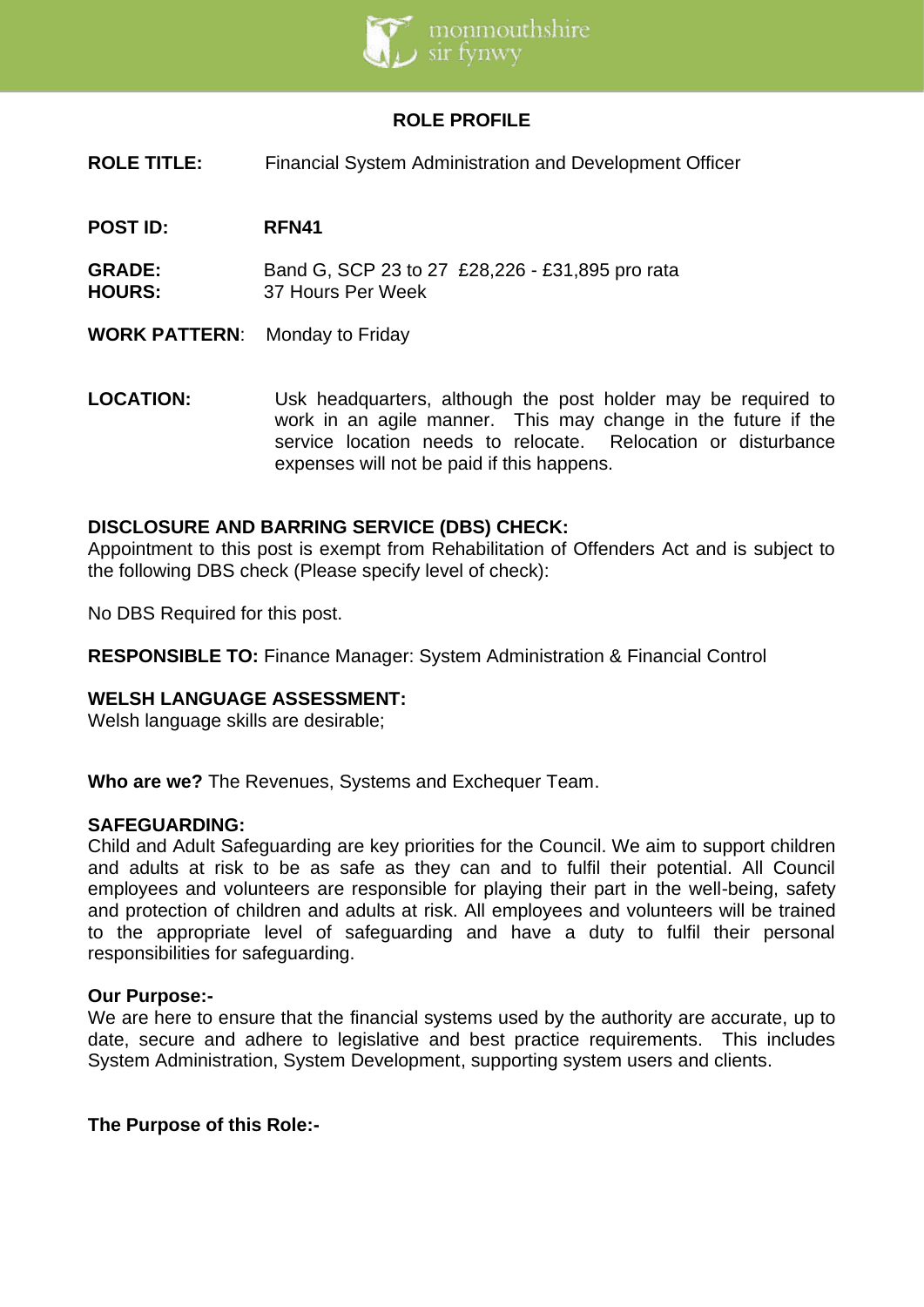To work with the Finance Manager for System Administration and Financial Control and various System Administrators to plan, coordinate and manage projects to develop the Corporate Financial Systems which currently includes Business World and Civica Pay.

To coordinate, drive and contribute the development of systems and working practises for the Financial Systems Support Teams and System Users

### **Expectation and Outcomes of this Role:-**

You will be expected to successfully deliver on projects that meet the needs of the clients, system users, individual services, and the Authority.

You will be required to support teams and system users in the administration and development of financial systems.

You will be required to provide support and cover to the Senior System Support officer for the Revenues and Income systems.

You will be required to support The Revenues, Systems and Exchequer Team in all things digital. Representing the team at Digital Champion meetings, providing an escalation link between individuals on the team and the SRS who provide the authority's ICT service.

### **Your responsibilities are to:-**

- 3. To be operationally responsible for the day to day running of the Systems' Development Programs.
- 4. To liaise with customers ensuring their involvement in directing and participating in the development of systems and streamlining of processes.
- 5. To embrace the technologies and IT systems at the disposal of the Authority, with a view to maintaining more robust management information systems.
- 6. The post holder will be expected to maintain an awareness of developments in best practice and changes in legislation, that affect the way we work and to assist the System Administrators in revising procedures as appropriate.
- 7. Plan and coordinate major system upgrades / developments, which includes coordinating resources, developing and monitoring timetables and test plans plus undertaking testing as required by the System Administrators.
- 8. Liaise with software suppliers on projects as directed by the Business World and Civica Pay System Administrators.
- 9. To plan, co-ordinate and participate in working groups set-up to assist in the development and delivery of component parts of the Authority's systems.
- 10. To represent the Authority at internal or external meetings and working groups as required.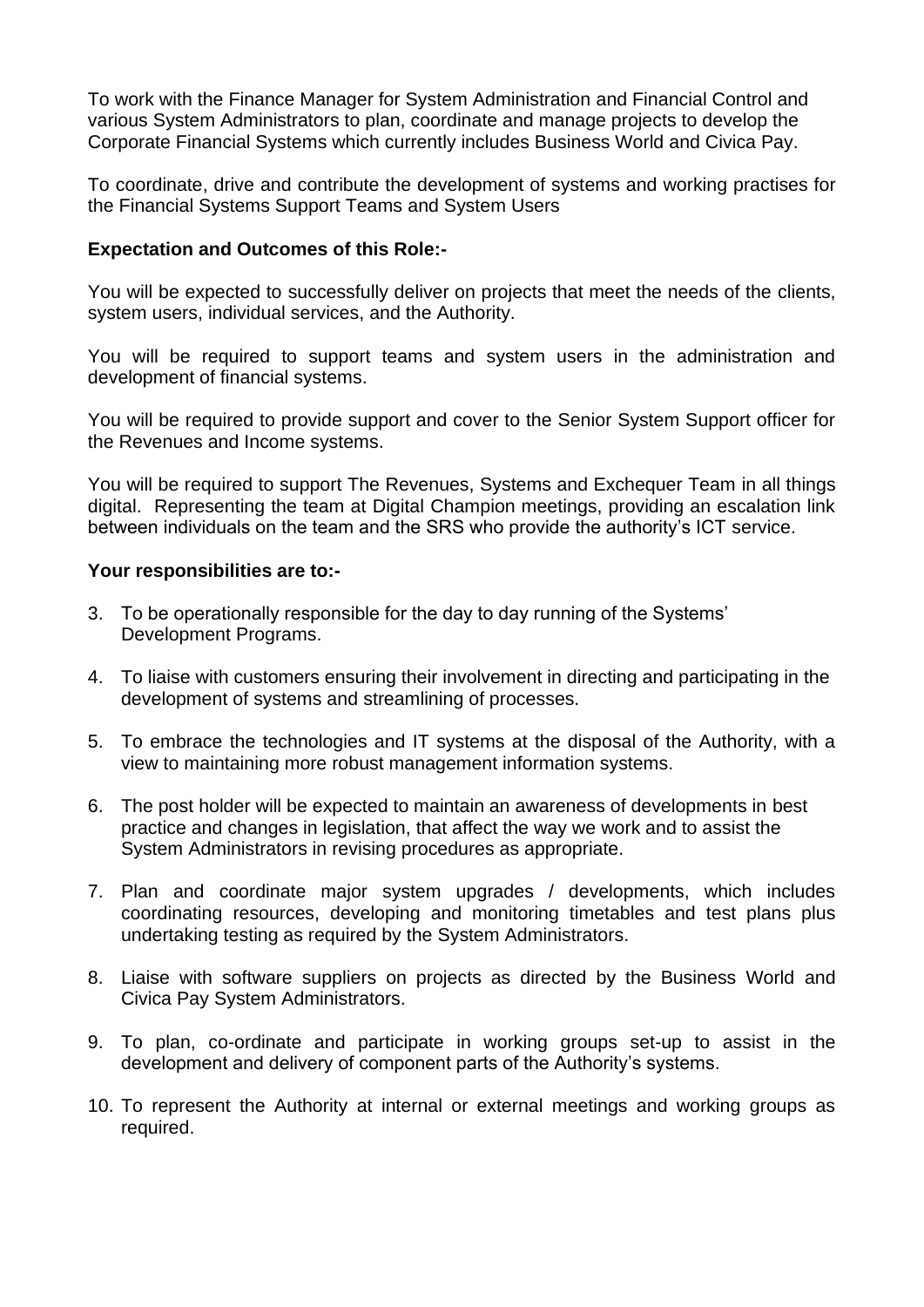- 11. Represent the Finance Manager: System Administration and Financial Control as appropriate and to provide cover/support for the Business World and Revenues System Administrators when necessary.
- 12. To promote the work of the Financial System Support teams and work with client departments and system administrators to ensure processes are operating as efficiently as possible.
- 13. To hold frequent and regular system development meetings with system administrators and team managers
- 14. Projects will include but not limited to:
	- a. System Implementations
	- b. System Upgrades
	- c. Review of Processes e.g.:
		- i. Efficient and effective payment of Suppliers.
		- ii. Automation of tasks
	- d. Review of system performance monitoring
	- e. Planning and coordination of customer user groups in conjunction with System Administrators to ensure the customer input and involvement in system developments.
- 15.To undertake fieldwork on an adhoc basis as required by specific tasks / projects, whereby the postholder will be required to attend a specific location?
- 16. To carry out other duties commensurate with the grade as required.
- 17. To be responsible for the implementation of Equal Opportunities principles and practice as laid down in the Council's Equal Opportunities Policy.

### **Here's what we can provide you with:-**

- Management and team support.
- On the job training to learn the systems and associated tasks.
- Access to IT training courses relevant to your role.
- A flexible work environment.

### **What else you need to know…..Our Values:**

Our purpose is underpinned by a clear sense of who we are as an organisation. We expect people who work with us to share a strong value set and expect that these are evident in the ways in which we work and engage with our communities.

- Teamwork: We will work with you and our partners to support and inspire everyone to get involved. We will make the best of the ideas, and resources available to make sure we do the things that most positively impact our people and places.
- Openness: We are open and honest. People have the chance to be involved and tell us what matters.
- Flexibility: We are flexible, enabling delivery of the most effective and efficient services. This means a genuine commitment to working with everyone to embrace new ways of working.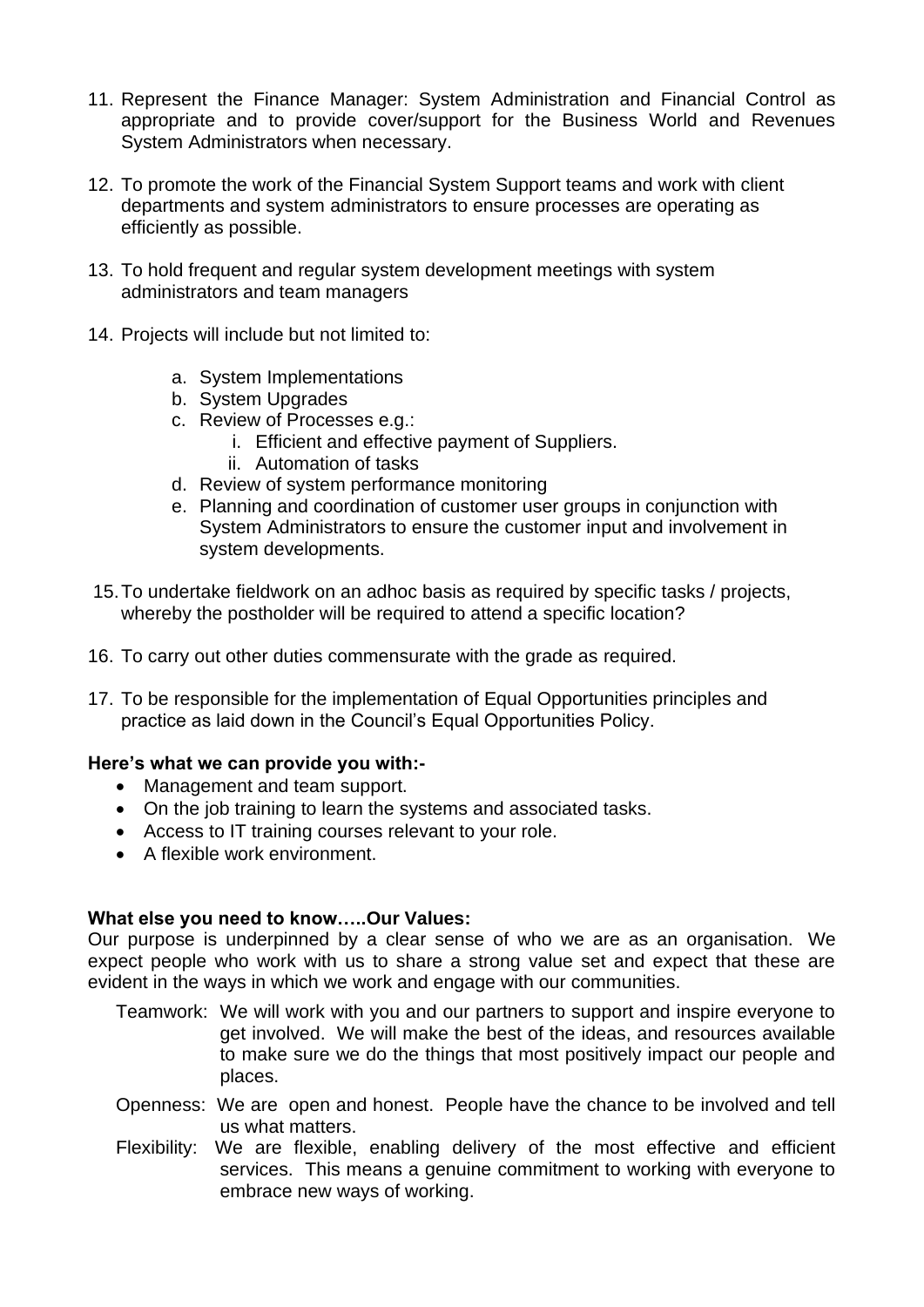- Fairness: We provide opportunities for people and communities to thrive. We will always try to treat everyone fairly and consistently.
- Kindness: We will show kindness to all those we work with, putting the importance of relationships and the connections we have with one another at the heart of all interactions.

This role will work with Monmouthshire to achieve these.

### **In addition:**

All employees are responsible for ensuring that they act at all times in a way that is consistent with Monmouthshire's Equal Opportunities Policy in their own area of responsibility and in their general conduct.

The authority operates a Smoke Free Workplace Policy which all employees are required to abide to.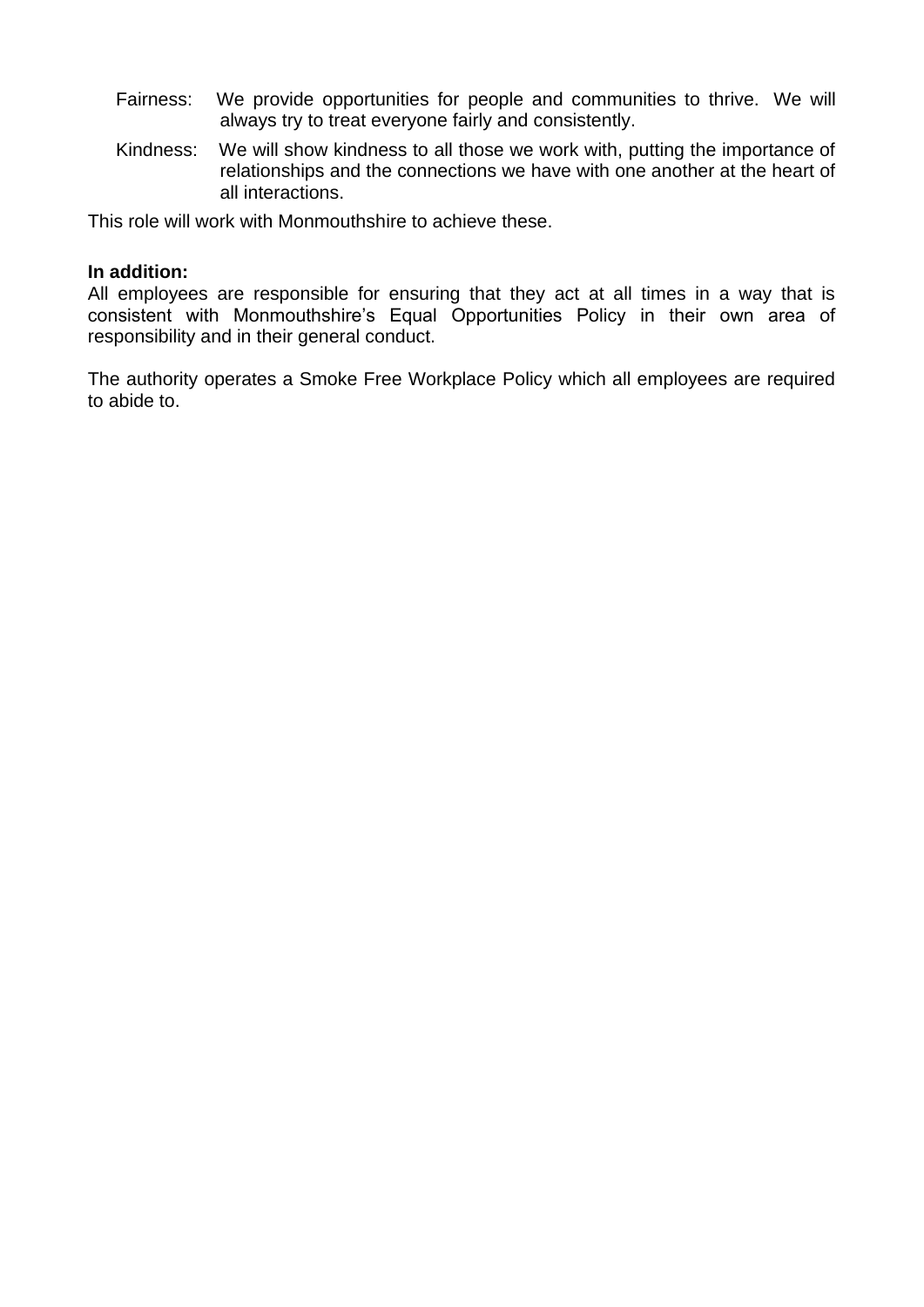

# **Person Specification**

**How will we know if you are the right person for the role? As the successful candidate you will have demonstrated:-**

|                |                              | <b>Requirements</b>                                                                                                                                         | <b>High/Medium</b> | <b>Ascertained</b><br>by           |
|----------------|------------------------------|-------------------------------------------------------------------------------------------------------------------------------------------------------------|--------------------|------------------------------------|
| 1              | <b>Experience</b>            | A minimum of three years'<br>experience, within a systems<br>environment<br>with<br>an<br>emphasis on delivering<br>IT<br>projects                          | High               | Application<br>form &<br>interview |
|                |                              | Significant<br>οf<br>experience<br>systems administration.                                                                                                  | High               | Application<br>form &<br>interview |
|                |                              | Able to demonstrate<br>experience of implementing<br>technical IT projects within a<br>set project timeframe.                                               | High               | Application<br>form &<br>interview |
| $\overline{2}$ | <b>Qualifications</b>        | Qualified to a minimum of 5<br>GCSE's<br>including<br><b>Mathematics and English</b>                                                                        | Medium             | Application<br>form                |
|                |                              | A recognised project<br>management qualification or<br>practical experience of<br>program and project<br>management                                         | High               | Application<br>form &<br>interview |
| 3              | Knowledge                    | Able to demonstrate<br>computer literacy and<br>proficiency in the use of<br>modern financial<br>management information<br>systems and desktop<br>software. | High               | Application<br>form &<br>interview |
| $\overline{4}$ | <b>Aptitude &amp; Skills</b> | Good<br>skills<br>interpersonal<br>with the ability to work as<br>part of a team                                                                            | High               | Application<br>form &<br>interview |
|                |                              | <b>The</b><br>ability<br>to<br>organise<br>yourself and<br>others under<br>achieve<br>to<br>pressure<br>and<br>deadlines,<br>according<br>to                | High               | Application<br>form &<br>interview |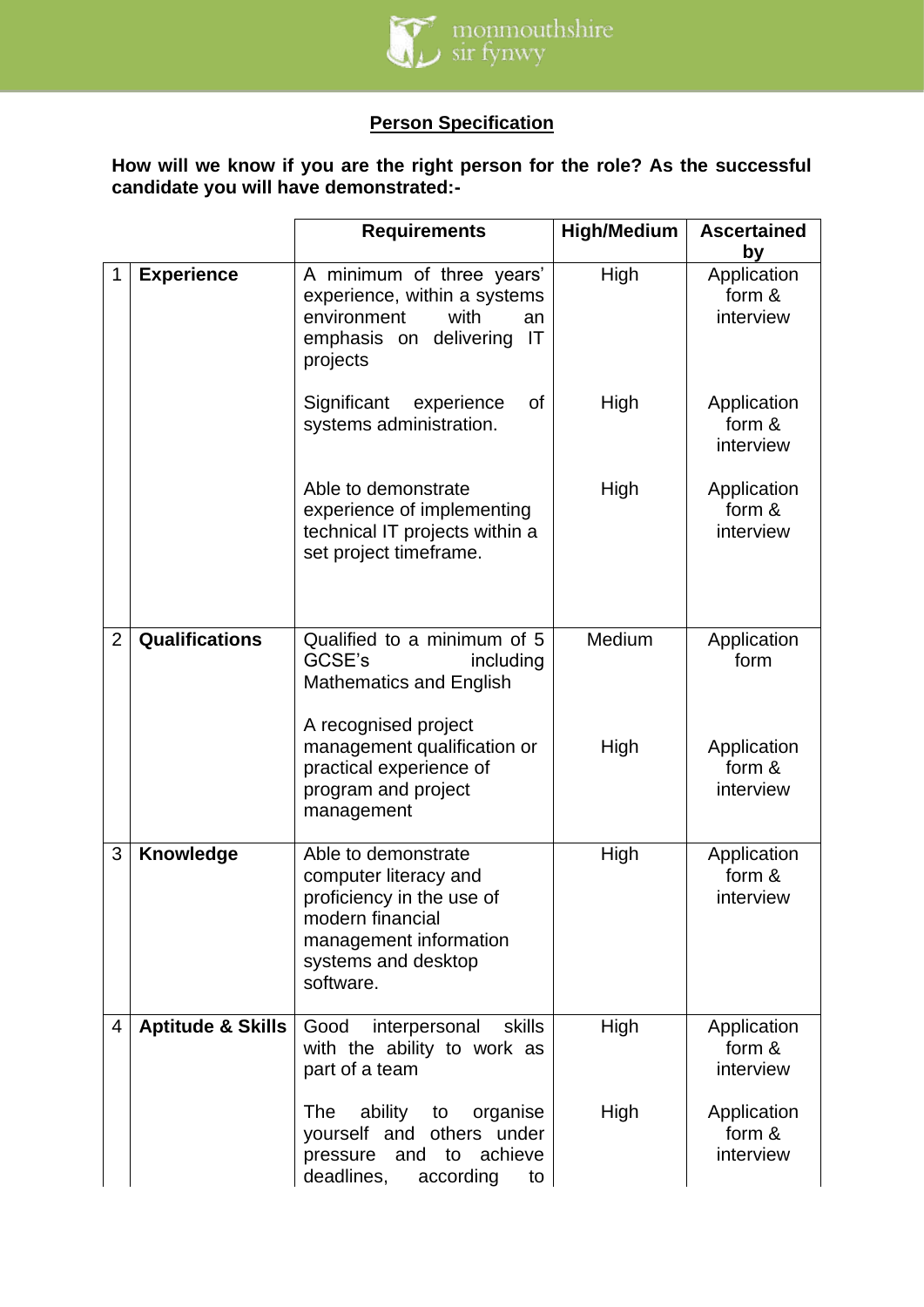|   |                                       | stated timescales                                                                                                                                             |             |                                    |
|---|---------------------------------------|---------------------------------------------------------------------------------------------------------------------------------------------------------------|-------------|------------------------------------|
|   |                                       | Ability<br>to<br>work<br>well<br>independently<br>and<br>in<br>a<br>flexible manner as per the<br>needs of the service                                        | High        | Application<br>form &<br>interview |
|   |                                       | Able to demonstrate a strong<br>customer focus with a<br>positive track record in<br>delivering customer centered<br>services and developing<br>partnerships. | High        | Application<br>form &<br>interview |
|   |                                       | Able to lead project teams<br>and manage change through<br>effective communications.                                                                          | High        | Application<br>form &<br>interview |
|   |                                       | Able to coordinate resources<br>to deliver an agreed set of<br>outcomes.                                                                                      | High        | Application<br>form &<br>interview |
|   |                                       | Develop solutions to<br>complex problems                                                                                                                      | High        | Application<br>form &<br>interview |
|   |                                       | Maintain project<br>documentation to a high<br>standard                                                                                                       | High        | Application<br>form &<br>interview |
|   |                                       | Able to demonstrate a<br>proven track record of<br>leadership, motivating and<br>developing staff, establishing<br>networks and team working.                 | High        | Application<br>form &<br>interview |
| 5 | <b>Communication</b><br><b>Skills</b> | Able to evidence sound<br>interpersonal skills which<br>have a positive impact on<br>others in developing strong<br>working relationships.                    | High        | Application<br>form &<br>interview |
|   |                                       | to demonstrate<br>Able<br>high<br>communication<br>skills,<br>level<br>both written and oral                                                                  | High        | Application<br>form &<br>interview |
| 6 | <b>Other</b>                          | Must hold a current, valid<br>drivers Licence.                                                                                                                | High        | Application<br>form &<br>interview |
|   |                                       | To abide by the Council's<br><b>Equal Opportunities Policy</b>                                                                                                | <b>High</b> | Application                        |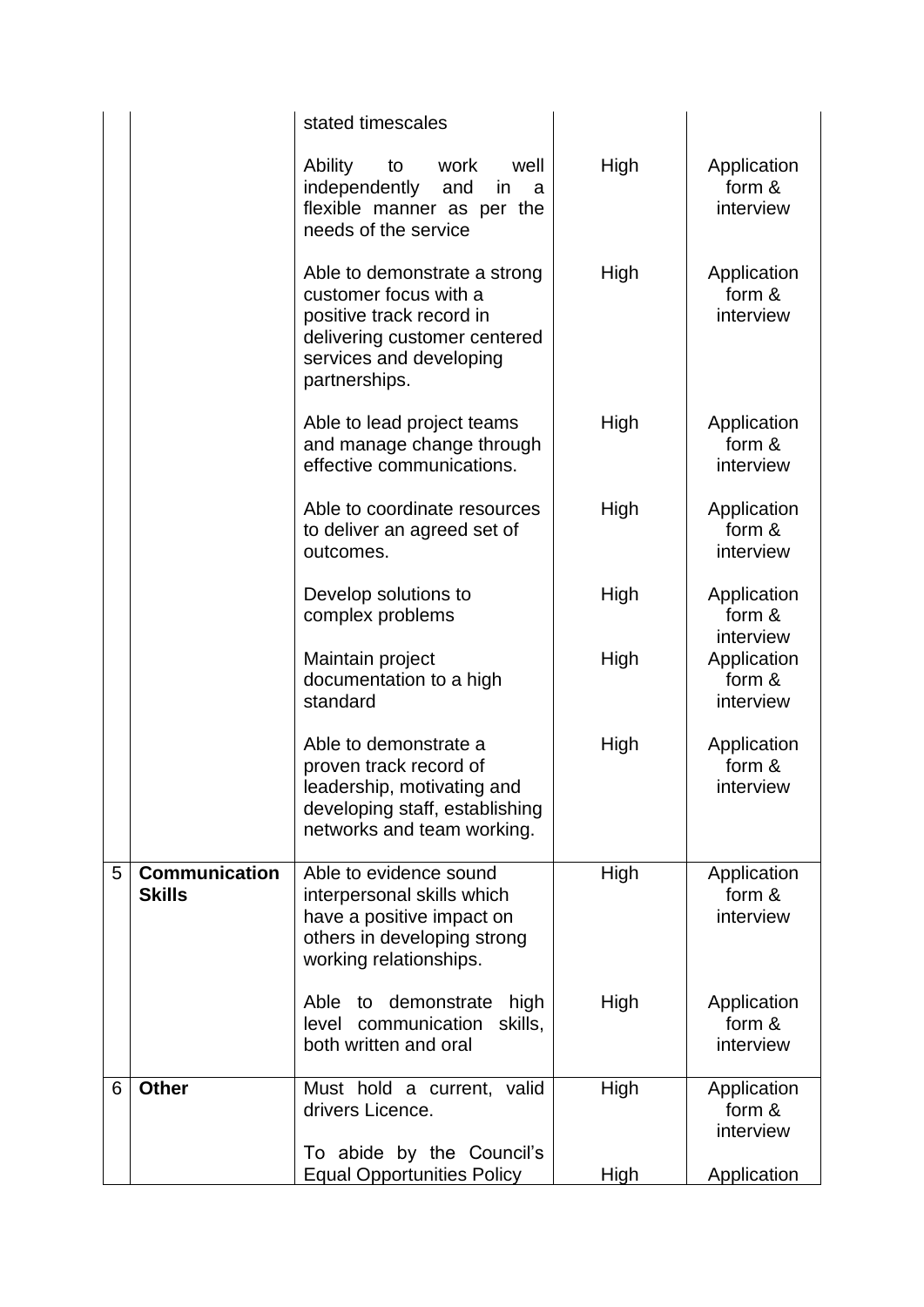|  |  | form &<br>interview |
|--|--|---------------------|
|--|--|---------------------|

**Should you require any further information regarding this post, please contact:** 

**Lisa Widenham Finance Manager : System Administration and Financial Control Tel: 01633 644282**

**Closing Date: 5pm on 19/05/2022.**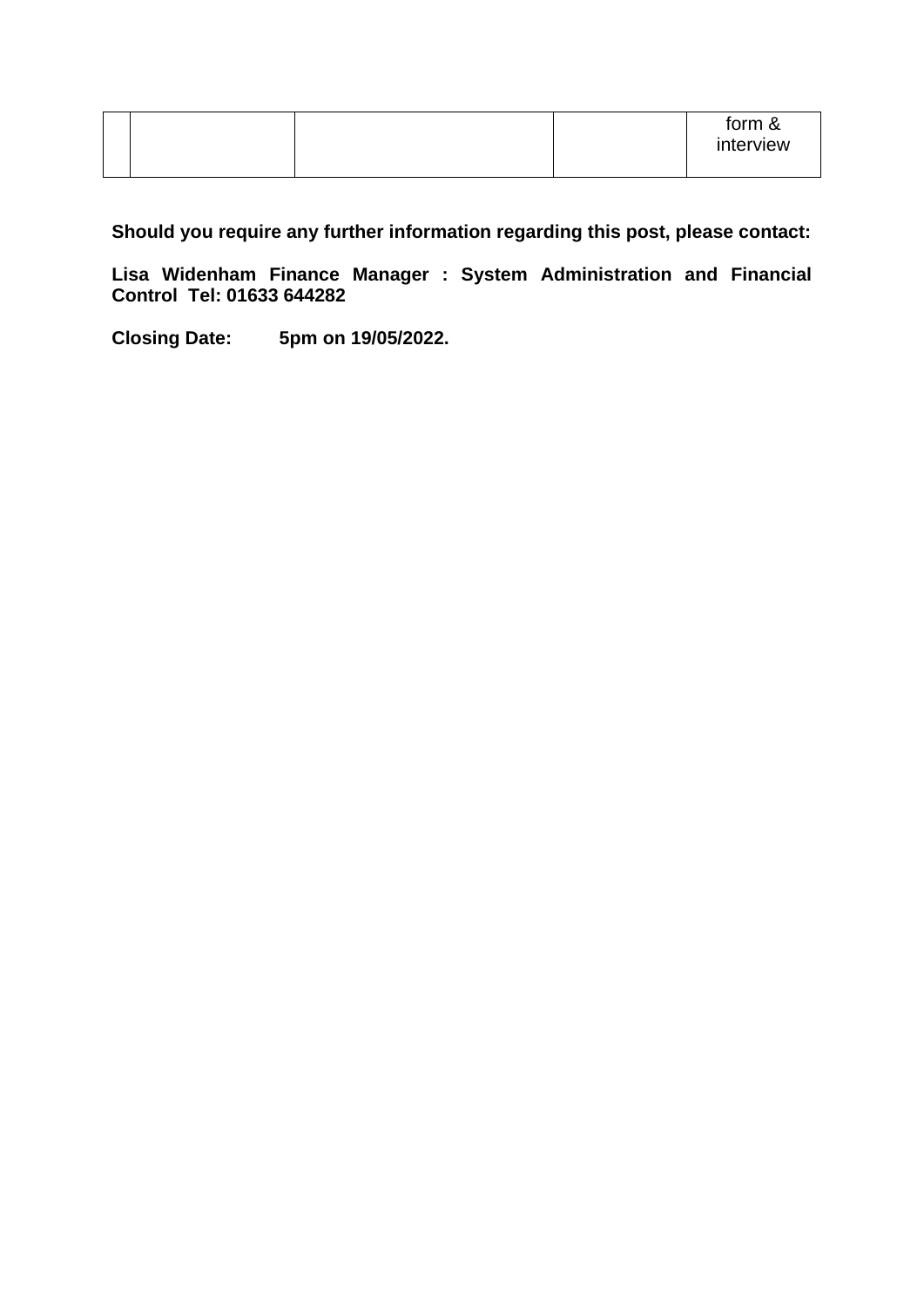

# **WELSH LANGUAGE SKILLS FRAMEWORK**

| LEVEL 1                                                                                                                                                                                                                                                                                                                                                                                                                            |                                                                                                                                                                                                                                               |                                                                                                                                           |                                                                                                                                                                                                                                                                              |  |
|------------------------------------------------------------------------------------------------------------------------------------------------------------------------------------------------------------------------------------------------------------------------------------------------------------------------------------------------------------------------------------------------------------------------------------|-----------------------------------------------------------------------------------------------------------------------------------------------------------------------------------------------------------------------------------------------|-------------------------------------------------------------------------------------------------------------------------------------------|------------------------------------------------------------------------------------------------------------------------------------------------------------------------------------------------------------------------------------------------------------------------------|--|
|                                                                                                                                                                                                                                                                                                                                                                                                                                    |                                                                                                                                                                                                                                               |                                                                                                                                           | Can understand basic everyday phrases if the speaker talks slowly and clearly and is willing to help. Can introduce yourself and others and can ask                                                                                                                          |  |
|                                                                                                                                                                                                                                                                                                                                                                                                                                    |                                                                                                                                                                                                                                               |                                                                                                                                           | and answer questions regarding basic information, e.g. individual asking to see someone, where is the xxx meeting, toilet etc. Can transfer phone                                                                                                                            |  |
|                                                                                                                                                                                                                                                                                                                                                                                                                                    | calls pass on a simple message or make a straightforward request, e.g. via e-mail.                                                                                                                                                            |                                                                                                                                           |                                                                                                                                                                                                                                                                              |  |
| <b>UNDERSTANDING</b>                                                                                                                                                                                                                                                                                                                                                                                                               | <b>SPEAKING</b>                                                                                                                                                                                                                               | <b>READING</b>                                                                                                                            | <b>WRITING</b>                                                                                                                                                                                                                                                               |  |
| $\triangleright$ Can<br>simple<br>understand<br>questions: where is the xxx<br>meeting, where is the toilet, who<br>is the person they wish to see.<br>Can understand who to transfer<br>a phone call to etc,                                                                                                                                                                                                                      | $\triangleright$ Can pronounce place names<br>and personal names correctly.<br>$\triangleright$ Can greet individuals face to<br>face or over the phone<br>≻ Can<br>close<br>open<br>and<br>a<br>conversation or open and close<br>a meeting. | $\triangleright$ Can read short sentence, e.g.<br>basic signs, simple instructions,<br>items,<br>agenda<br>simple<br>information on forms | $\triangleright$ Can open and close an e-mail or<br>letter<br>$\triangleright$ Can write personal names, place<br>names, job titles<br>$\triangleright$ Can write a simple message to a $\triangleright$<br>colleague on paper or e-email,<br>e.g. such and such has called. |  |
|                                                                                                                                                                                                                                                                                                                                                                                                                                    | <b>LEVEL 2</b>                                                                                                                                                                                                                                |                                                                                                                                           |                                                                                                                                                                                                                                                                              |  |
| Can understand sentences when people talk about everyday situations, e.g. simple personal and family information. Can hold a basic conversation<br>with someone to obtain or exchange straightforward information, e.g. discuss how a person is feeling; something which has happened; simple plan<br>for the future. Can write and read messages in letters or e-mails describing familiar issues and written in short sentences. |                                                                                                                                                                                                                                               |                                                                                                                                           |                                                                                                                                                                                                                                                                              |  |
| <b>UNDERSTANDING</b>                                                                                                                                                                                                                                                                                                                                                                                                               | <b>SPEAKING</b>                                                                                                                                                                                                                               | <b>READING</b>                                                                                                                            | <b>WRITING</b>                                                                                                                                                                                                                                                               |  |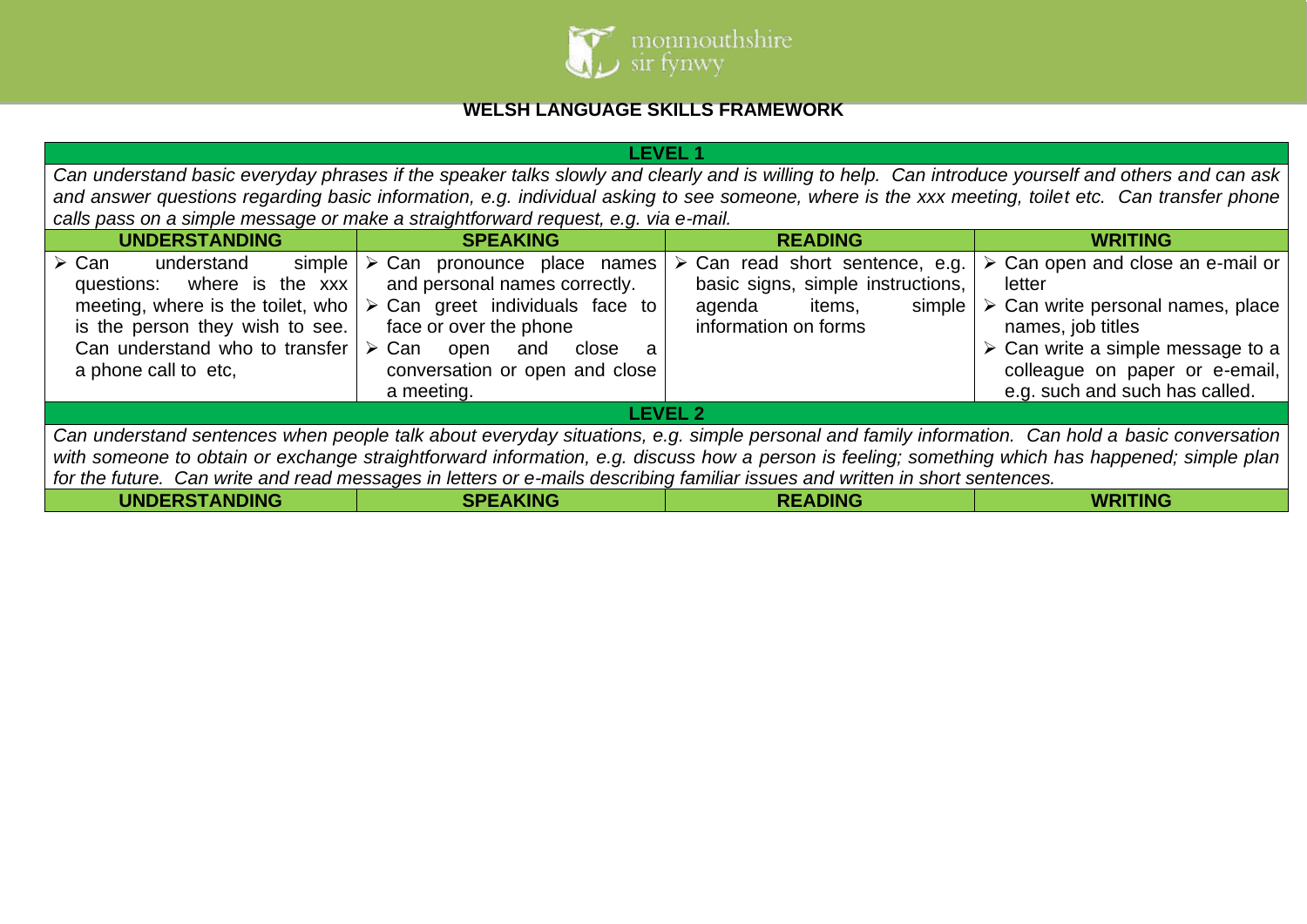| $\triangleright$ Can understand when people $\triangleright$ Can<br>speak slowly about everyday<br>providing<br>situations,<br>e.g.<br>information,<br>talking<br>personal<br>about what they have been<br>doing, what they would like to<br>do, how they feel general<br>$\triangleright$ Can understand when people<br>ask you do something | communicate<br>simple<br>information<br>or ask<br>common<br>questions,<br>to<br>e.g.<br>acquire<br>information from an individual<br>$\triangleright$ Can use Welsh to get to and<br>emphasise with the individual<br>but not able to conduct the<br>entire conversation or session in<br>Welsh<br>$\triangleright$ Can hold a short conversation<br>with an individual or exchange<br>straightforward<br>relatively<br>information<br>$\triangleright$ Can contribute to a meeting, but<br>need to revert to English for<br>specialist terms. | $\triangleright$ Can read short message and<br>certain letters or e-mails, e.g.<br>those which make a request or<br>ask you to pass on a message | $\triangleright$ Can write a short message to a<br>colleague asking a<br>question,<br>her/him,<br>thanking<br>explaining<br>something, e.g. time and place of<br>a meeting<br>> Can write a short letter or e-mail<br>to arrange an appointment                                                                                                                                                                                                                  |
|-----------------------------------------------------------------------------------------------------------------------------------------------------------------------------------------------------------------------------------------------------------------------------------------------------------------------------------------------|------------------------------------------------------------------------------------------------------------------------------------------------------------------------------------------------------------------------------------------------------------------------------------------------------------------------------------------------------------------------------------------------------------------------------------------------------------------------------------------------------------------------------------------------|--------------------------------------------------------------------------------------------------------------------------------------------------|------------------------------------------------------------------------------------------------------------------------------------------------------------------------------------------------------------------------------------------------------------------------------------------------------------------------------------------------------------------------------------------------------------------------------------------------------------------|
|                                                                                                                                                                                                                                                                                                                                               |                                                                                                                                                                                                                                                                                                                                                                                                                                                                                                                                                | <b>LEVEL 3</b>                                                                                                                                   |                                                                                                                                                                                                                                                                                                                                                                                                                                                                  |
|                                                                                                                                                                                                                                                                                                                                               | mails about most subjects, e.g. requesting something; providing information; inviting somebody or organising an event.                                                                                                                                                                                                                                                                                                                                                                                                                         |                                                                                                                                                  | Can understand the main points when an individual or colleague is talking about familiar subjects, e.g. during a conversation or small group meeting.<br>Can hold extended conversations with fluent speakers about familiar subjects involving everyday work. Can describe experiences and events and<br>provide concise explanations and reasons for opinions and plans. Can read articles, letters or e-mails about general subjects. Can write letters or e- |
| <b>UNDERSTANDING</b>                                                                                                                                                                                                                                                                                                                          | <b>SPEAKING</b>                                                                                                                                                                                                                                                                                                                                                                                                                                                                                                                                | <b>READING</b>                                                                                                                                   | <b>WRITING</b>                                                                                                                                                                                                                                                                                                                                                                                                                                                   |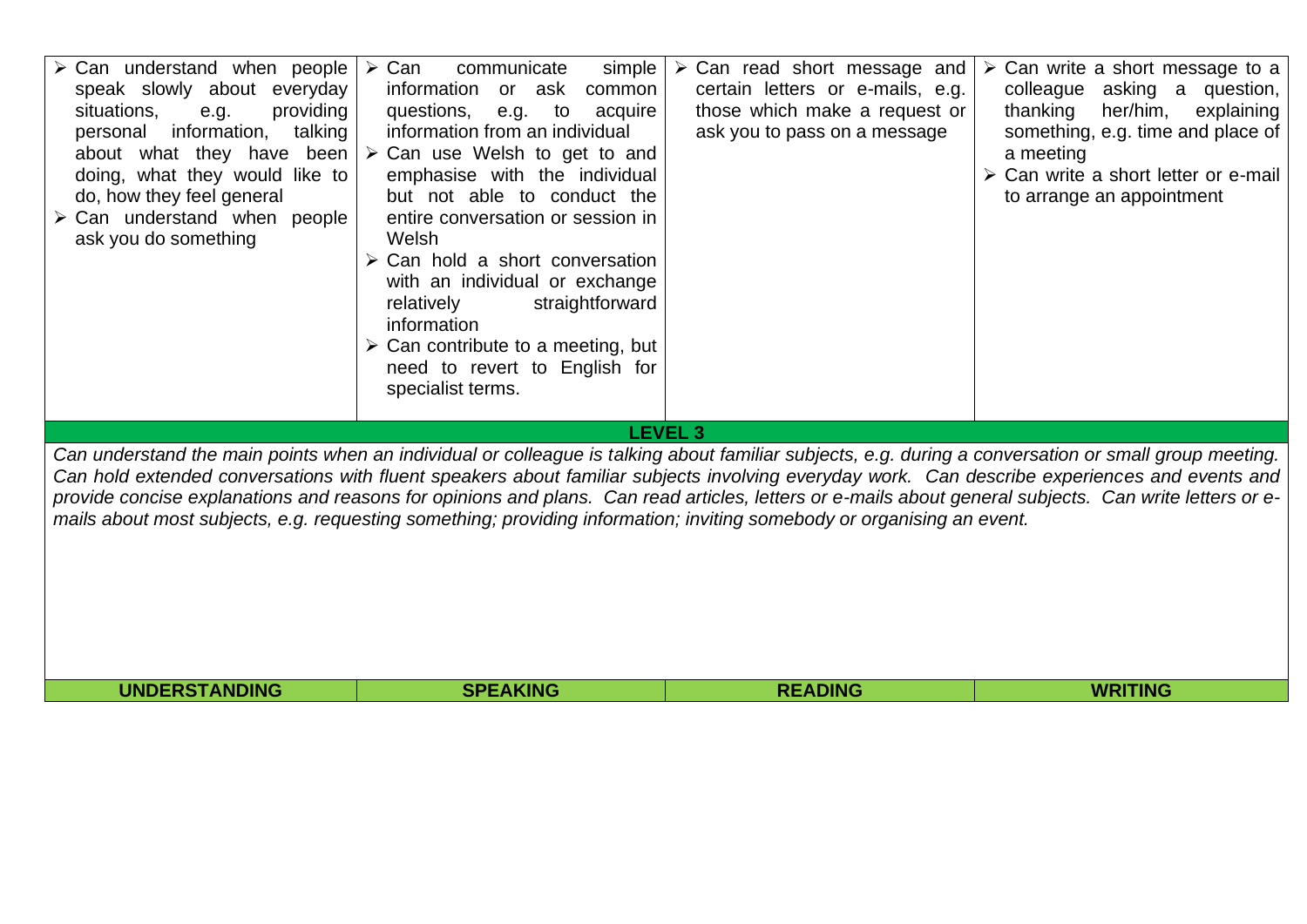| $\triangleright$ Can understand individuals and<br>colleagues when exchanging<br>information or discussing plans,<br>if the subject is familiar.<br>$\triangleright$ Can understand a discussion at<br>a meeting if the subject is<br>familiar.<br>$\triangleright$ Can understand individuals and<br>colleagues in a familiar situation<br>or in everyday conversation.                                               | $\triangleright$ Can<br>take<br>in<br>part<br>most<br>conversations with colleagues<br>about work and plans if the<br>vocabulary is not too technical.<br>$\triangleright$ Can hold a conversation with an<br>individual<br>exchanging<br>or<br>straightforward<br>relatively<br>information.<br>$\triangleright$ Can contribute to a meeting but<br>need to revert to English for<br>specialist terms.<br>$\triangleright$ Can adapt the style of language<br>to suit the audience. | > Can understand most e-mail<br>messages or letters concerning<br>day to day work.<br>$\triangleright$ Can guess the meaning of a<br>word based on context if the<br>subject is familiar.<br>$\triangleright$ Can<br>read<br>simple,<br>a<br>article<br>straightforward<br>in<br><sub>a</sub><br>newspaper or magazine types of<br>written material. | $\triangleright$ Can write a letter or e-mail to an<br>individual, or colleague about<br>most topics in order to request<br>something;<br>provide<br>an<br>explanation;<br>describe<br>an<br>experience or situation; invite<br>people or organise an event.<br>$\triangleright$ Can write relatively accurately<br>when drafting a short information<br>leaflet or poster in Welsh as<br>required.                                                         |  |
|------------------------------------------------------------------------------------------------------------------------------------------------------------------------------------------------------------------------------------------------------------------------------------------------------------------------------------------------------------------------------------------------------------------------|--------------------------------------------------------------------------------------------------------------------------------------------------------------------------------------------------------------------------------------------------------------------------------------------------------------------------------------------------------------------------------------------------------------------------------------------------------------------------------------|------------------------------------------------------------------------------------------------------------------------------------------------------------------------------------------------------------------------------------------------------------------------------------------------------------------------------------------------------|-------------------------------------------------------------------------------------------------------------------------------------------------------------------------------------------------------------------------------------------------------------------------------------------------------------------------------------------------------------------------------------------------------------------------------------------------------------|--|
|                                                                                                                                                                                                                                                                                                                                                                                                                        |                                                                                                                                                                                                                                                                                                                                                                                                                                                                                      |                                                                                                                                                                                                                                                                                                                                                      |                                                                                                                                                                                                                                                                                                                                                                                                                                                             |  |
|                                                                                                                                                                                                                                                                                                                                                                                                                        |                                                                                                                                                                                                                                                                                                                                                                                                                                                                                      | <b>LEVEL 4</b>                                                                                                                                                                                                                                                                                                                                       |                                                                                                                                                                                                                                                                                                                                                                                                                                                             |  |
|                                                                                                                                                                                                                                                                                                                                                                                                                        | language resources and can scan long texts to find details. Can complete forms and write reports relating to work and respond accurately.                                                                                                                                                                                                                                                                                                                                            |                                                                                                                                                                                                                                                                                                                                                      | Can usually follow most conversations or discussions, even on unfamiliar topics, Can talk confidently with fluent speakers about familiar subjects<br>relating to work, and an express an opinion, take part in discussion, and talk extensively about general topics, e.g. in meetings or one-to-one<br>situations with individuals. Can understand most correspondence, newspaper articles and reports intended for fluent speakers with the aid of Welsh |  |
| <b>UNDERSTANDING</b>                                                                                                                                                                                                                                                                                                                                                                                                   | <b>SPEAKING</b>                                                                                                                                                                                                                                                                                                                                                                                                                                                                      | <b>READING</b>                                                                                                                                                                                                                                                                                                                                       | <b>WRITING</b>                                                                                                                                                                                                                                                                                                                                                                                                                                              |  |
| $\triangleright$ Can follow most conversations<br>and discussions with individuals<br>or colleagues even if the subject<br>matter is unfamiliar.                                                                                                                                                                                                                                                                       | $\triangleright$ Can contribute effectively to $\triangleright$ Can read most correspondence<br>internal and external meetings in<br>a work context.<br>$\triangleright$ Can converse comfortably with $\triangleright$ Can<br>individuals<br>and<br>exchange<br>information as required.<br>specific case.<br>$\triangleright$ Can chair meetings and answer<br>questions<br>from<br>the<br>chair<br>confidently.                                                                   | and scan long texts to find<br>details.<br>understand<br>most<br>newspaper articles and reports<br>with the aid of a dictionary.<br>$\triangleright$ Can argue for and against a $\triangleright$ Can understand texts, unless<br>written in a very formal or<br>colloquial form.                                                                    | $\triangleright$ Can produce correspondence of<br>short<br>all<br>types,<br>reports,<br>documents and literature with<br>support of Welsh<br>language<br>translation aids eg.<br>Cysgeir,<br>cysill.                                                                                                                                                                                                                                                        |  |
|                                                                                                                                                                                                                                                                                                                                                                                                                        |                                                                                                                                                                                                                                                                                                                                                                                                                                                                                      | <b>LEVEL 5</b>                                                                                                                                                                                                                                                                                                                                       |                                                                                                                                                                                                                                                                                                                                                                                                                                                             |  |
| Can understand everything that is being said. Can talk extensively about complex issues, presenting difficult information and can facilitate and<br>summarise extended or complex discussions. Can summarise information from different sources (orally and in writing) and present it in a coherent<br>way. Can express themselves spontaneously, fluently and in detail, adapting the language to suit the audience. |                                                                                                                                                                                                                                                                                                                                                                                                                                                                                      |                                                                                                                                                                                                                                                                                                                                                      |                                                                                                                                                                                                                                                                                                                                                                                                                                                             |  |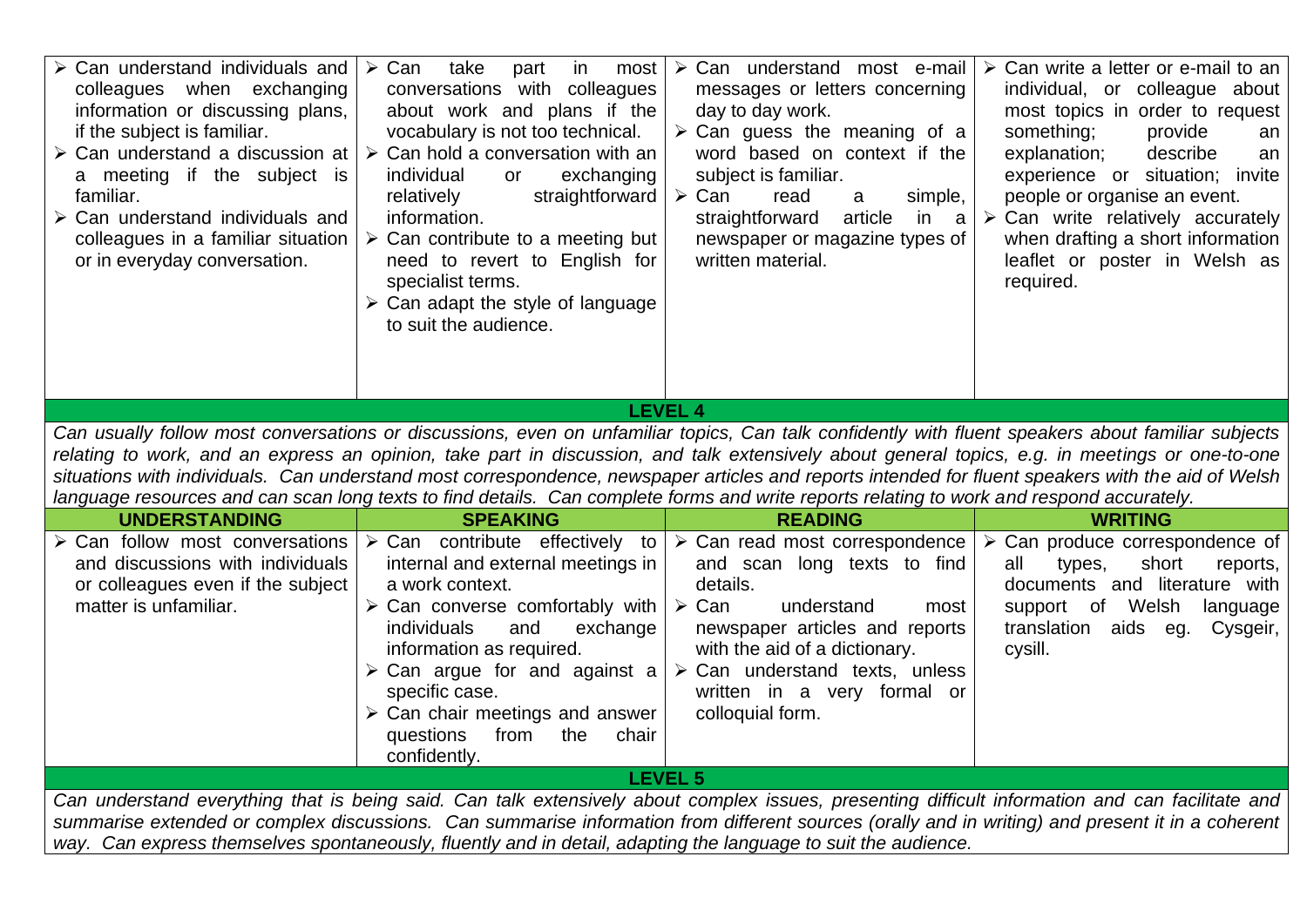| <b>UNDERSTANDING</b>                          | <b>SPEAKING</b>                                                                                  | <b>READING</b>                        | <b>WRITING</b>                                                                             |
|-----------------------------------------------|--------------------------------------------------------------------------------------------------|---------------------------------------|--------------------------------------------------------------------------------------------|
|                                               | $\triangleright$ Can follow all conversations and $\triangleright$ Can express yourself fully in | ≻ Can<br>and<br>understand<br>read    | $\triangleright$ Can write reports in a clear style                                        |
| discussions with individuals or               | detail, even when discussing                                                                     | almost all written texts without      | appropriate to the reader with the                                                         |
| colleagues.                                   | complex issues.                                                                                  | difficulty, referring to a dictionary | support of electronic language                                                             |
| $\triangleright$ Can understand the ambiguity | Can adapt the style and register<br>$\triangleright$                                             | occasionally.                         | aids.                                                                                      |
| and nuance of language.                       | of your language to suit the                                                                     |                                       | $\triangleright$ Can read long texts to find $\triangleright$ Can write formal or informal |
|                                               | audience.                                                                                        | details<br>and<br>can<br>relevant     | Welsh as required.                                                                         |
|                                               |                                                                                                  |                                       | understand most types of written $\triangleright$ Can write a range of documents           |
|                                               |                                                                                                  | material.                             | accurately and with confidence.                                                            |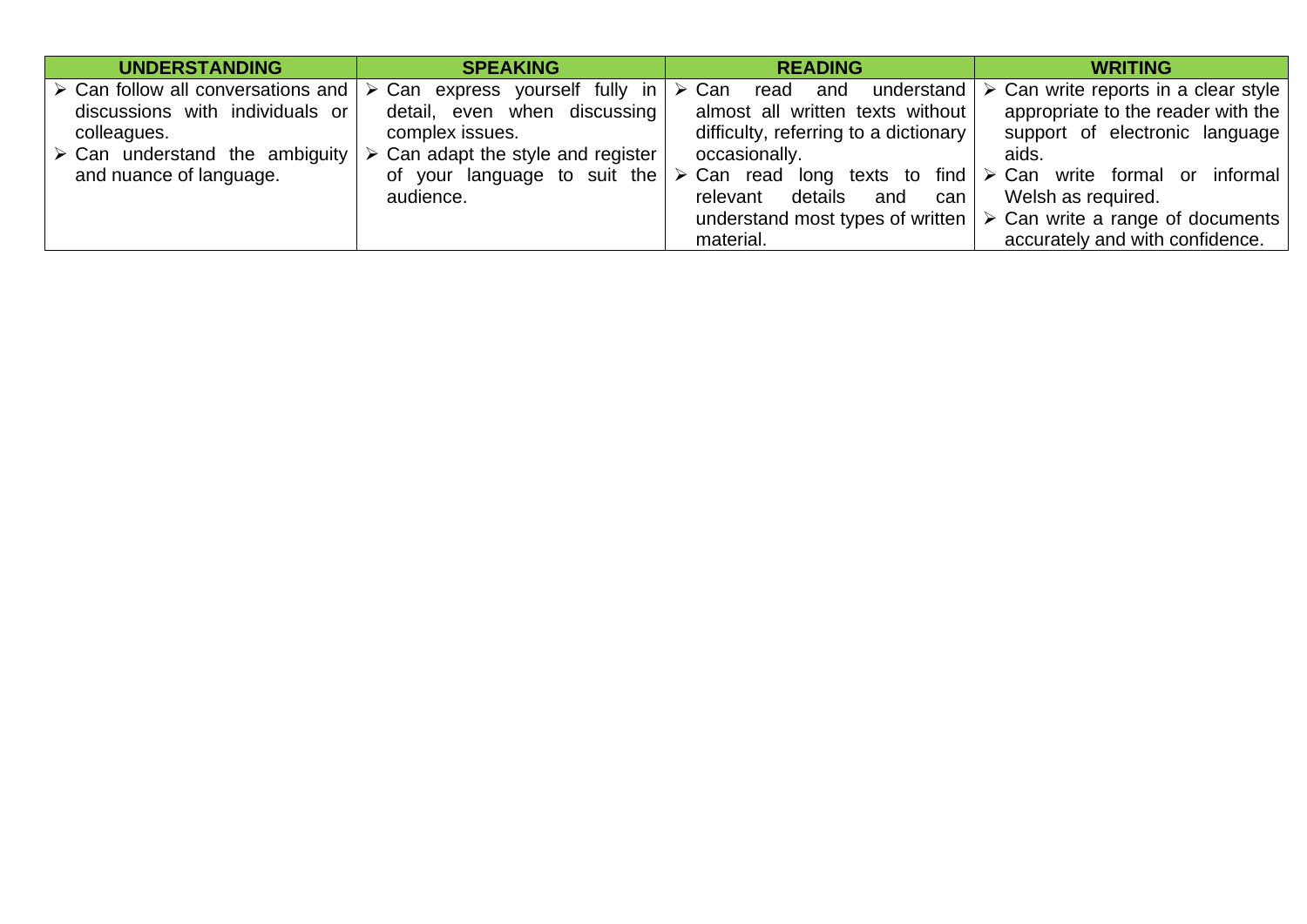

# **Dewch i ymuno gyda'r tîm!**

### **HYSBYSEB**

| <b>TEITL Y SWYDD:</b>    | Swyddog Gweinyddu a Datblygu Systemau Ariannol                                                                                                                                                                                                                                              |
|--------------------------|---------------------------------------------------------------------------------------------------------------------------------------------------------------------------------------------------------------------------------------------------------------------------------------------|
| <b>GEIRIAD HYSBYSEB:</b> | Gweithio gyda'r Rheolwr Cyllid Gweinyddiaeth Systemau<br>a Rheolaeth Ariannol a gyda gwahanol Weinyddwyr<br>Systemau i gynllunio, cydlynu a rheoli prosiectau i<br>uwchraddio a datblygu'r systemau ariannol corfforaethol<br>sydd ar hyn o bryd yn cynnwys Business World a Civica<br>Pay. |
|                          | Cydlynu, gyrru a chyfrannu at ddatblygu systemau ac<br>arferion gwaith ar gyfer y Tîm Cymorth Systemau<br>Ariannol a defnyddwyr systemau.                                                                                                                                                   |
| <b>CYFEIRNOD SWYDD:</b>  | <b>RFN41</b>                                                                                                                                                                                                                                                                                |
|                          |                                                                                                                                                                                                                                                                                             |
| <b>LLEOLIAD:</b>         | Brynbuga, er y gall fod angen i ddeiliad y swydd weithio<br>mewn modd ystwyth. Gall hyn newid os oes angen i<br>leoliad y gwasanaeth newid. Ni fyddir yn talu treuliau<br>adleoli neu ymyrryd os yw hyn yn digwydd.                                                                         |
| <b>GRADD:</b>            | Band G, SCP 23 i 27 £28,226 - £31,895 pro rata                                                                                                                                                                                                                                              |
| <b>ORIAU:</b>            | 37 awr yr wythnos                                                                                                                                                                                                                                                                           |
| <b>Parhaol</b>           |                                                                                                                                                                                                                                                                                             |
| <b>GWIRIAD DBS:</b>      | Na (Gwiriad Gwasanaeth Datgelu a Gwahardd)                                                                                                                                                                                                                                                  |

**Gwybodaeth Ychwanegol**

**Gofynnir i chi nodi na allwn dderbyn CV**

**Er mwyn gwneud cais am y rôl hon, cwblhewch y ffurflen gais ar-lein sydd ar gael ar y dudalen ganlynol:**

**<https://www.monmouthshire.gov.uk/jobs-employment/>**

Mae modd cyflwyno ceisiadau yn y Gymraeg, ac ni fydd cais a gyflwynir yn y Gymraeg yn cael ei drin yn llai ffafriol na chais a gyflwynir yn Saesneg, Mae modd rhannu'r holl swyddi os na nodir fel arall.

Mae Cyngor Sir Fynwy yn:-

- gyflogwr cyfle cyfartal ac yn croesawu ceisiadau gan bob rhan o'r gymuned .
- cyflogwr sydd wedi ymrwymo i fod yn hyderus o ran anabledd
- cyflogwr sydd yn gyfeillgar i'r Lluoedd Arfog
- ymwybodol o Awtistiaeth ac wedi ymrwymo i ddileu unrhyw rwystrau at gyflogaeth
- ymrwymo i gefnogi pobl ifanc sydd yn gadael ein gofal i gael cyfleoedd newydd a phrofiad.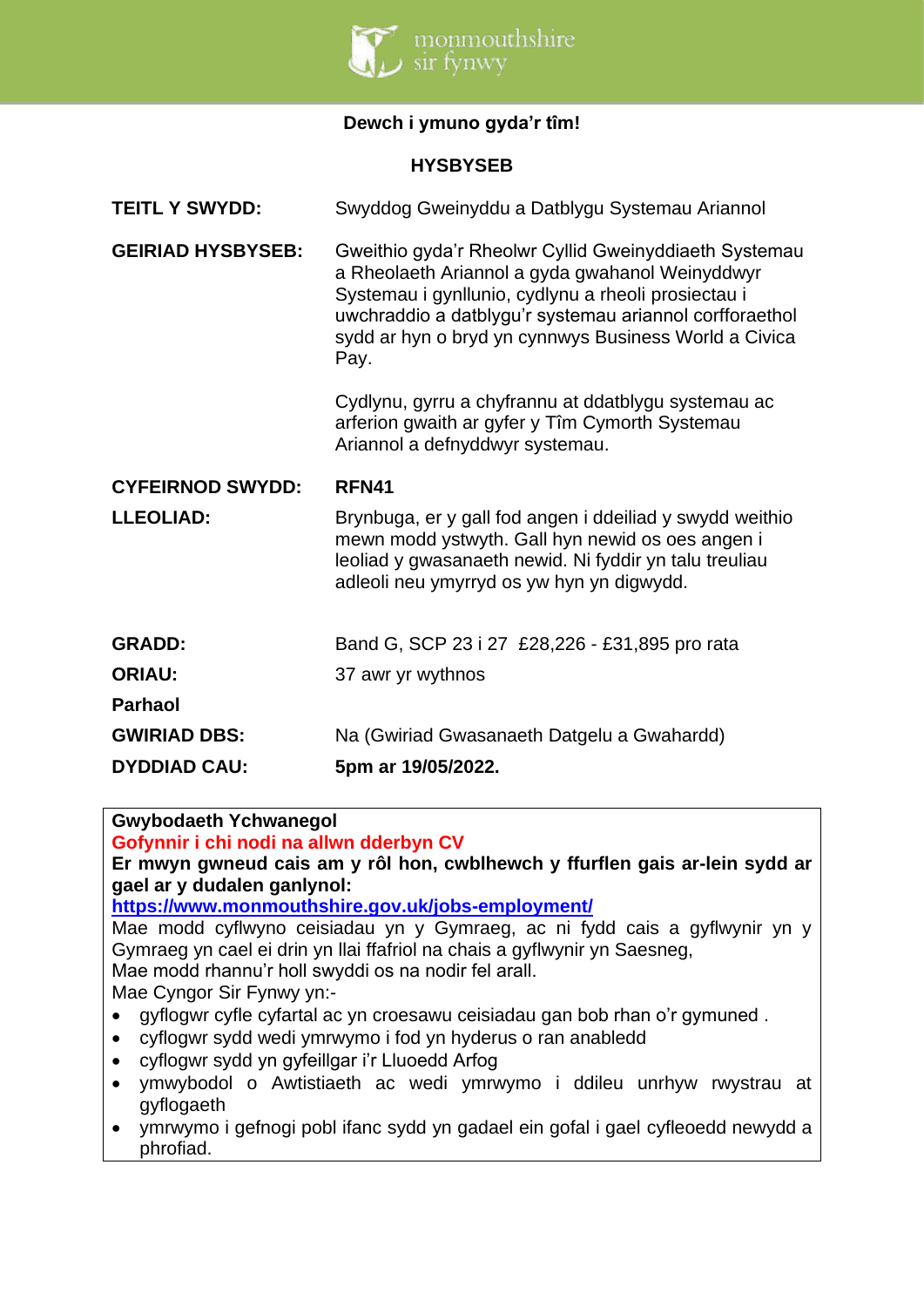

### **PROFFIL Y SWYDD**

| <b>TEITL Y SWYDD:</b>           | Swyddog Gweinyddu a Datblygu Systemau Ariannol                                                                                                                                                                      |  |  |
|---------------------------------|---------------------------------------------------------------------------------------------------------------------------------------------------------------------------------------------------------------------|--|--|
| <b>CYFEIRNOD Y SWYDD: RFN41</b> |                                                                                                                                                                                                                     |  |  |
| <b>GRADD:</b>                   | Band G, SCP 23 i 27 £28,226 - £31,895 pro rata                                                                                                                                                                      |  |  |
| <b>ORIAU:</b>                   | 37 awr yr wythnos                                                                                                                                                                                                   |  |  |
| <b>PATRWM GWAITH:</b>           | Dydd Llun i ddydd Gwener                                                                                                                                                                                            |  |  |
| <b>LLEOLIAD:</b>                | Brynbuga, er y gall fod angen i ddeiliad y swydd weithio<br>mewn modd ystwyth. Gall hyn newid os oes angen i<br>leoliad y gwasanaeth newid. Ni fyddir yn talu treuliau<br>adleoli neu ymyrryd os yw hyn yn digwydd. |  |  |

### **GWIRIAD GAN Y GWASANAETH DATGELU A GWAHARDD (DBS):**

Bydd apwyntiad i'r swydd hon wedi ei eithrio o'r Ddeddf Adsefydlu Troseddwyr ac nid oes angen gwiriad DBS ar gyfer y swydd hon.

**YN ATEBOL I:** Rheolwr Cyllid: Gweinyddu Systemau a Rheolaeth Ariannol

### **ASESIAD O'R GYMRAEG:**

Byddai sgiliau yn y Gymraeg yn ddymunol.

**Pwy ydym ni?** Tîm Refeniw, Systemau a Thrysorlys

### **DIOGELU:**

Mae Diogelu Plant ac Oedolion yn flaenoriaethau allweddol i'r Cyngor. Gweithiwn i gefnogi plant ac oedolion mewn risg i fod mor ddiogel ag y gallant fod ac i gyflawni eu potensial. Mae holl weithwyr a gwirfoddolwyr y Cyngor yn gyfrifol am chwarae eu rhan yn llesiant, diogelwch ac amddiffyn plant ac oedolion mewn risg. Caiff ein holl weithwyr a gwirfoddolwyr eu hyfforddi i'r lefel briodol o ddiogelu a bydd yn ddyletswydd arnynt i gyflawni eu cyfrifoldeb personol am ddiogelu.

### **Ein Diben:-**

Rydym yma i sicrhau fod y systemau ariannol a ddefnyddir gan yr awdurdod yn gywir, yn gyfredol, yn ddiogel ac yn cydymffurfio gyda gofynion deddfwriaethol ac arfer gorau. Mae hyn yn cynnwys Gweinyddu Systemau, Datblygu Systemau, cefnogi defnyddwyr systemau a chleientiaid.

#### **Pwrpas y swydd:-**

Gweithio gyda'r Rheolwr Cyllid ar gyfer Gweinyddu Systemau a Rheolaeth Ariannol a gwahanol Weinyddwyr Systemau i gynllunio, cydlynu a rheoli prosiectau i ddatblygu'r systemau ariannol corfforaethol sydd ar hyn o bryd yn cynnwys Business World a Civica Pay.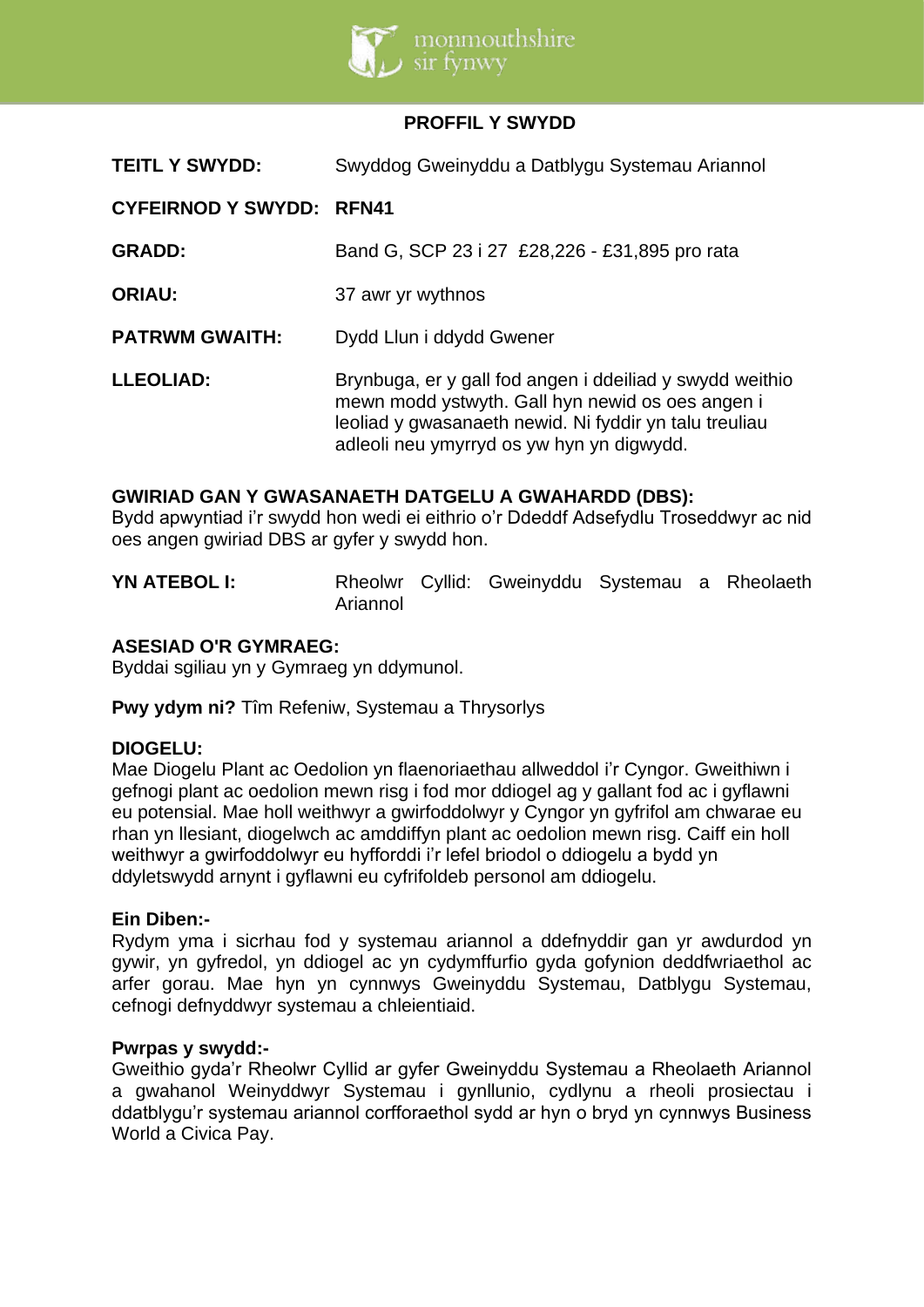Cydlynu, gyrru a chyfrannu at ddatblygu systemau ac arferion gwaith ar gyfer y Timau Cefnogaeth Systemau Ariannol a Defnyddwyr Systemau.

### **Disgwyliadau a Chanlyniadau'r Swydd:-**

. Disgwylir i chi gyflawni prosiectau yn llwyddiannus sy'n diwallu anghenion y cleientiaid, defnyddwyr systemau, gwasanaethau unigol a'r Awdurdod.

Bydd angen i chi gefnogi timau a defnyddwyr systemau wrth weinyddu a datblygu systemau ariannol.

Bydd angen i chi roi cymorth a llanw dros yr Uwch Swyddog Cefnogi Systemau ar gyfer y systemau Refeniw ac Incwm.

Bydd angen i chi gefnogi'r Tîm Refeniw, Systemau a Thrysorlys gyda phopeth digidol. Byddwch yn cynrychioli'r tîm mewn cyfarfodydd Hyrwyddwyr Digidol, gan roi dolen esgyn rhwng unigolion ar y tîm a SRS sy'n darparu gwasanaeth TGCh yr awdurdod

### **Eich cyfrifoldebau yw:-**

- 1. Bod yn weithredol gyfrifol am redeg y rhaglenni Datblygu Systemau o ddydd i ddydd.
- 2. Cydlynu gyda chwsmeriaid gan sicrhau eu hymgyfraniad wrth gyfeirio a chymryd rhan wrth ddatblygu systemau a symleiddio prosesau.
- 3. Defnyddio technolegau a'r systemau TG sydd ar gael i'r Awdurdod, gyda golwg ar gynnal systemau rheoli gwybodaeth mwy cadarn.
- 4. Disgwylir i ddeiliad y swydd gadw ymwybyddiaeth o ddatblygiadau mewn arfer gorau a newidiadau mewn deddfwriaeth sy'n effeithio ar y ffordd y gweithiwn a chynorthwyo'r Gweinyddwyr Systemau wrth ddiwygio gweithdrefnau fel sy'n briodol.
- 5. Cynllunio a chydlynu uwchraddio/datblygiadau mawr ar systemau, sy'n cynnwys cydlynu adnoddau, datblygu a monitro amserlenni a chynlluniau profi ynghyd â chynnal profion fel sydd angen gan Weinyddwyr Systemau.
- 6. Cydlynu gyda chyflenwyr meddalwedd ar prosiectau yn ôl cyfarwyddyd gweinyddwyr systemau Business Word a Civica Pay.
- 7. Cynllunio, cydlynu a chymryd rhan mewn gweithgorau a sefydlir i gynorthwyo gyda datblygu a chyflenwi gwahanol rannau systemau'r Awdurdod.
- 8. Cynrychioli'r Awdurdod mewn cyfarfodydd a gweithgorau mewnol neu allanol fel sydd angen.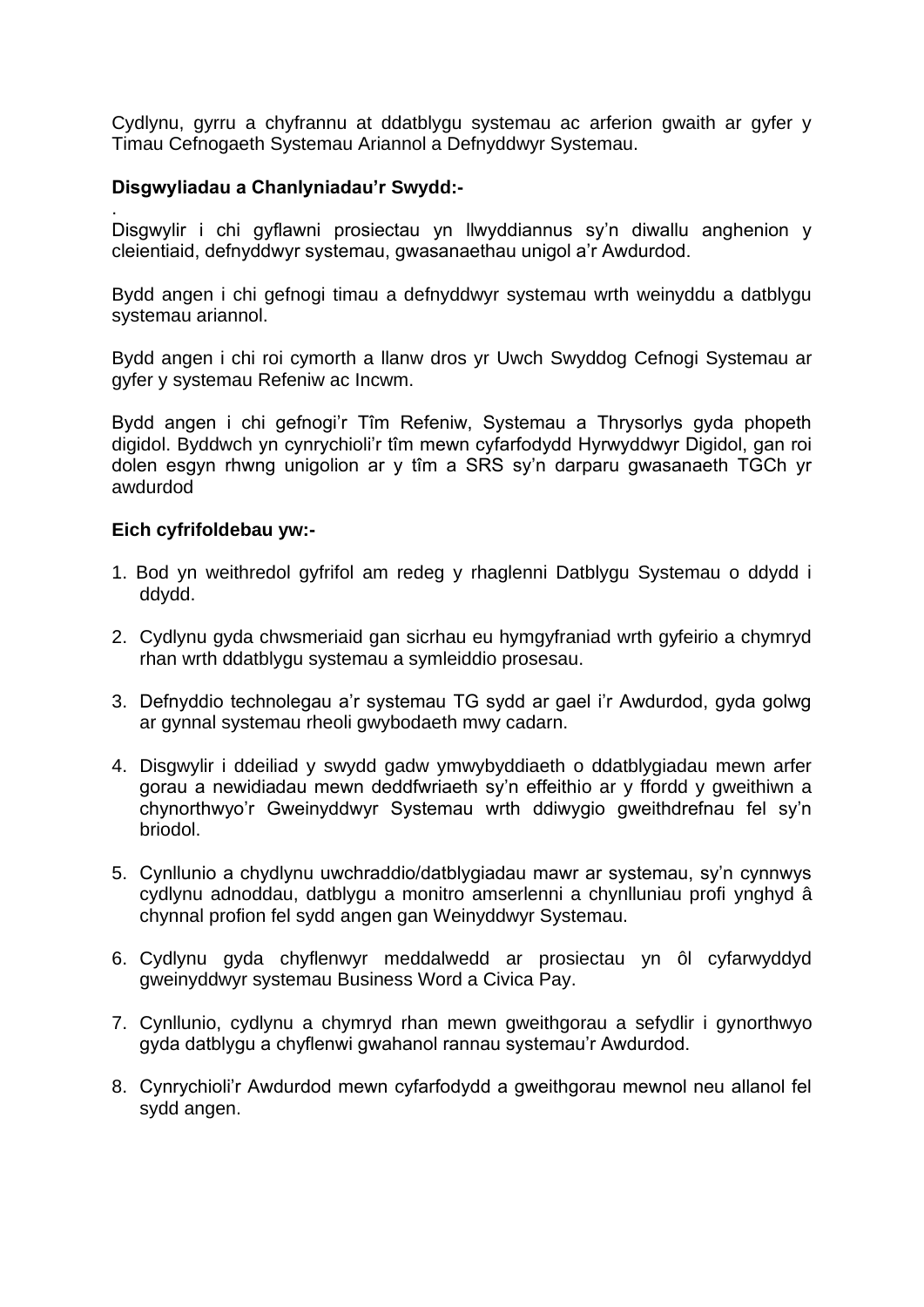- 9. Cynrychioli'r Rheolwr Cyllid: Gweinyddu Systemau a Rheolaeth Ariannol fel sy'n briodol a rhoi llanw/cefnogaeth i weinyddwyr systemau Business World a Refeniw pan fo angen.
- 10.Hyrwyddo gwaith y Timau Cefnogi Systemau Ariannol a gweithio gydag adrannau cleient a gweinyddwyr systemau i sicrhau fod prosesau yn gweithredu mor effeithiol ag sydd modd.
- 11.Cynnal cyfarfodydd datblygu systemau yn aml a chyson gyda gweinyddwyr systemau a rheolwyr tîm.
- 12.Bydd prosiectau yn cynnwys ond heb eu cyfyngu i:
	- a. Gweithredu systemau
	- b. Diweddaru systemau
	- c. Adolygu prosesau e.e. i. Talu cyflenwyr mewn dull effeithiol ac effeithlon ii. Awtomeiddio tasgau
	- d. Adolygu monitro perfformiad systemau
	- e. Cynnal a chydlynu grwpiau defnyddwyr cwsmeriaid ar y cyd â Gweinyddwyr Systemau i sicrhau mewnbwn ac ymgyfraniad cwsmeriaid mewn datblygu systemau.
- 13. Gwneud gwaith maes ar sail ad hoc fel sydd angen gan dasgau/prosiectau penodol, lle bydd angen i'r swyddog fynychu lleoliad penodol.
- 14. Cyflawni dyletswyddau eraill yn gymesur gyda'r radd fel sydd angen.
- 15. Bod yn gyfrifol am weithredu egwyddorion ac ymarfer Cyfle Cyfartal fel y'u nodir ym mholisi Cyfle Cyfartal y Cyngor.

# **Dyma'r hyn y mae modd i ni ddarparu i chi:-**

- Cefnogaeth rheolwyr a thîm.
- Hyfforddiant ar y swydd i ddysgu'r systemau a thasgau cysylltiedig.
- Mynediad i gyrsiau hyfforddiant TG perthnasol i'ch swydd.
- Amgylchedd gwaith hyblyg.

# **Beth arall sydd angen i chi wybod…..Ein Gwerthoedd:**

Caiff ein diben ei seilio ar ymdeimlad glir o bwy ydym fel sefydliad. Disgwyliwn i'r bobl sy'n gweithio gyda ni i rannu set gref o werthoedd a disgwyliwn y bydd y rhain yn amlwg yn y ffyrdd y gweithiwn ac yr ymgysylltwn gyda'n cymunedau.

- Gwaith tîm: Byddwn yn gweithio gyda chi a'ch partneriaid i gefnogi ac ysbrydoli pawb i gymryd rhan. Byddwn yn gwneud y gorau glas o'r syniadau a'r adnoddau sydd ar gael i sicrhau ein bod yn gwneud y pethau sy'n cael yr effaith fwyaf cadarnhaol ar ein pobl a'n lleoedd.
- Tryloywder: Rydym yn agored ac yn onest. Mae pobl yn cael cyfle i gymryd rhan a dweud wrthym beth sy'n bwysig.
- Hyblygrwydd: Rydym yn hyblyg, gan alluogi darparu'r gwasanaethau mwyaf effeithlon ac effeithiol. Mae hyn yn golygu ymrwymiad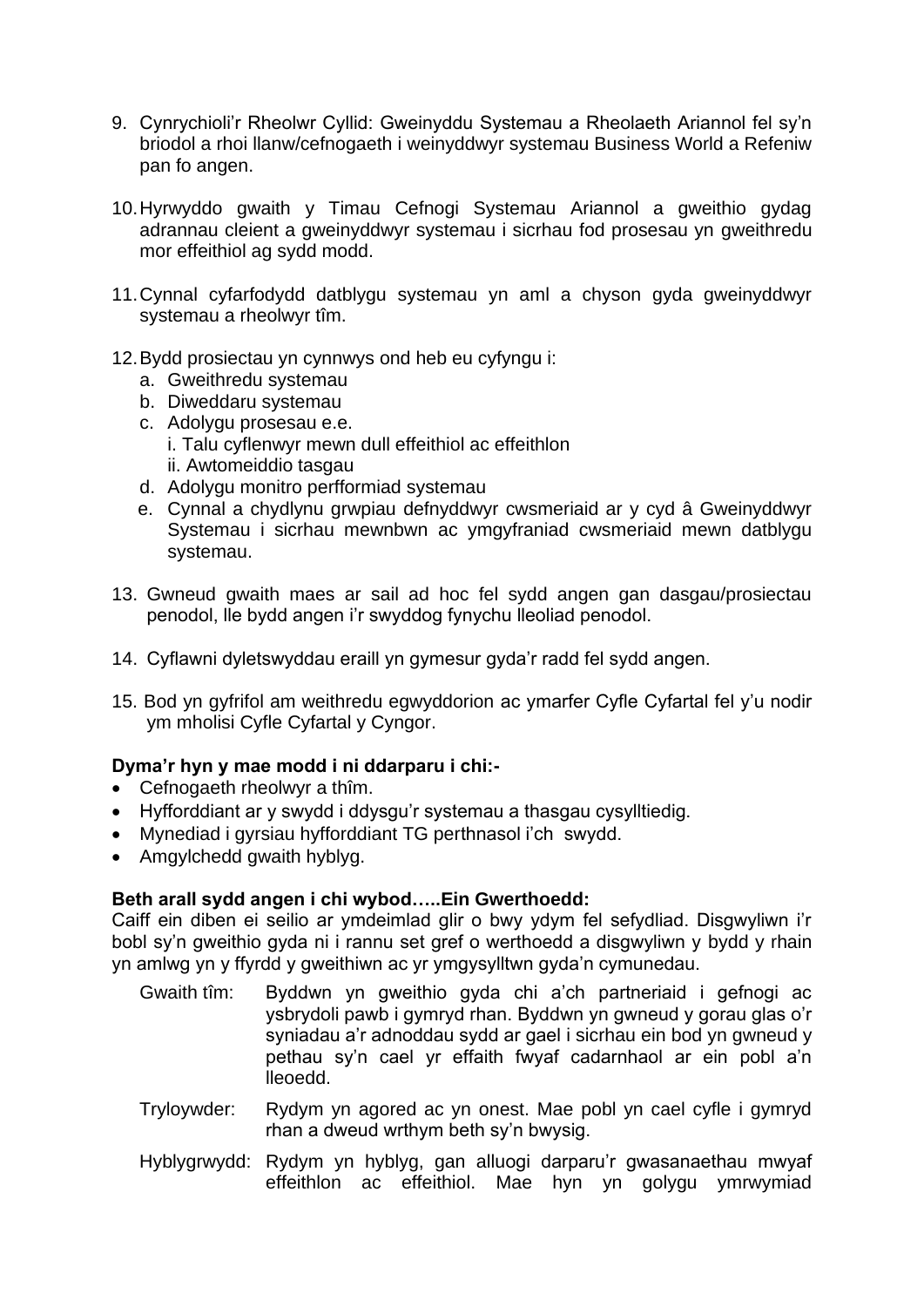gwirioneddol i weithio gyda phawb i groesawu ffyrdd newydd o weithio.

- Tegwch: Rydym yn rhoi cyfleoedd i bobl a chymunedau i ffynnu. Byddwn bob amser yn ceisio trin pawb yn deg ac yn gyson.
- Caredigrwydd: Byddwn yn dangos caredigrwydd i bawb y gweithiwn gyda nhw, gan roi pwysigrwydd perthynas a'r cysylltiadau sydd gennym gyda'n gilydd wrth galon pob rhyngweithio.
- A bydd y rôl hon yn gweithio gyda Sir Fynwy er mwyn cyflawni hyn.

### **Yn ychwanegol at hyn:**

Mae pob gweithiwr cyflogedig yn gyfrifol am sicrhau eu bod bob amser yn gweithredu mewn ffordd sy'n gydnaws â pholisi Cyfle Cyfartal Sir Fynwy yn eu maes cyfrifoldeb eu hunain ac yn eu hymddygiad cyffredinol.

Mae'r awdurdod yn gweithredu Polisi Gweithle Difwg ac mae'n ofynnol i'r holl weithwyr cyflogedig gydymffurfio â hynny.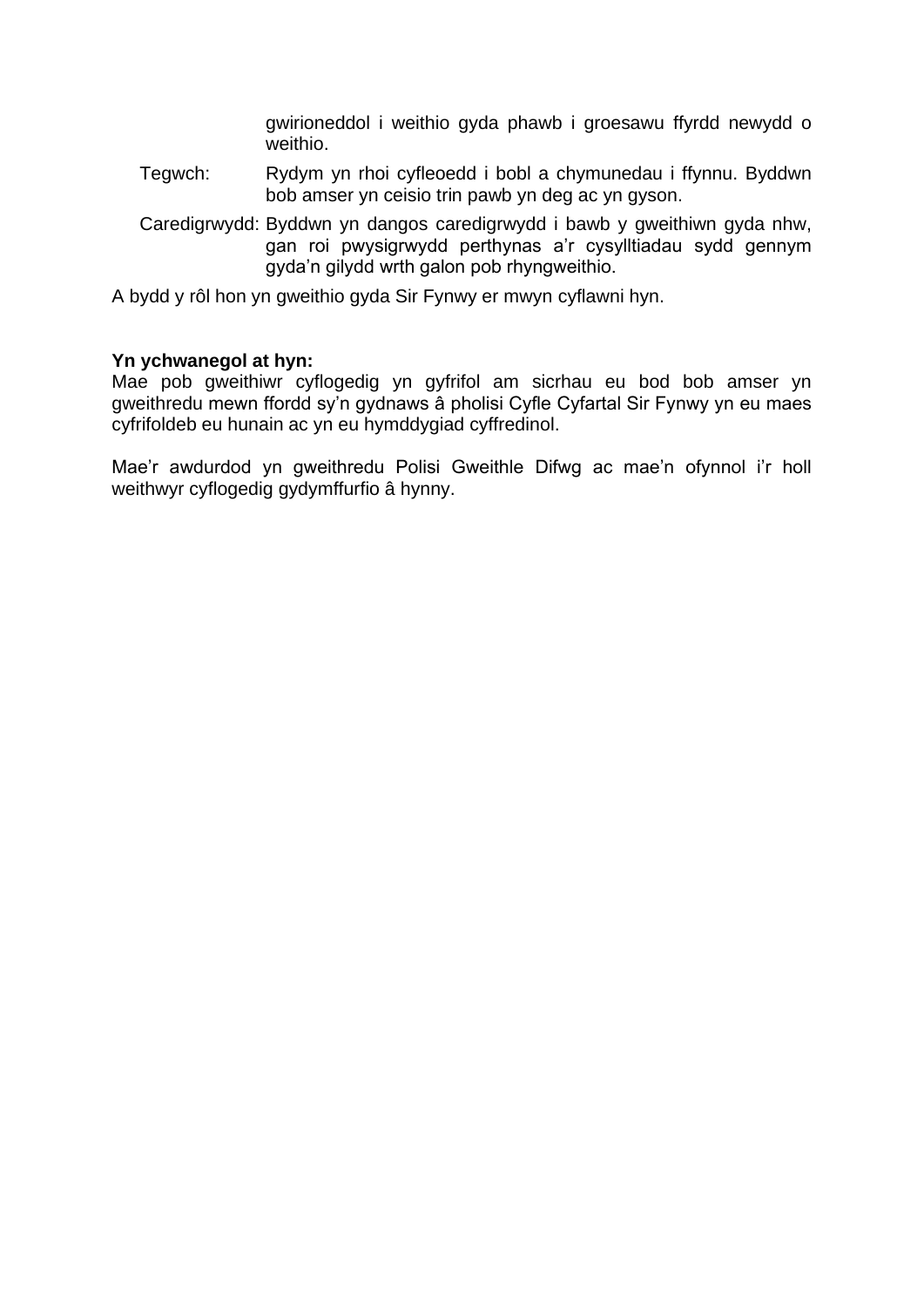

# **Manyleb Person**

**Sut fyddwn ni'n gwybod os mai chi yw'r person cywir ar gyfer y swydd hon? Fel yr ymgeisydd llwyddiannus, byddwch wedi arddangos y canlynol:-**

|                |                                      | Gofynion                                                                                                                                                                             | <b>Uchel/Canolig</b> | <b>Cadarnheir</b>                           |
|----------------|--------------------------------------|--------------------------------------------------------------------------------------------------------------------------------------------------------------------------------------|----------------------|---------------------------------------------|
| 1              | <b>Profiad</b>                       | O leiaf dair blynedd o brofiad<br>mewn amgylchedd systemau<br>gyda phwyslais ar gyflenwi<br>prosiectau TG.                                                                           | Uchel                | gan<br><b>Ffurflen Gais</b><br>a Chyfweliad |
|                |                                      | Profiad<br>sylweddol<br>$\mathbf O$<br>weinyddu systemau.                                                                                                                            | Uchel                | <b>Ffurflen Gais</b><br>a Chyfweliad        |
|                |                                      | Gallu i arddangos profiad o<br>weithredu prosiectau<br>TG<br>technegol o fewn amserlen<br>prosiect benodol.                                                                          | Uchel                | <b>Ffurflen Gais</b><br>a Chyfweliad        |
| $\overline{2}$ | Cymwysterau                          | O leiaf 5 TGAU yn cynnwys<br>Mathemateg a Saesneg.                                                                                                                                   | Canolig              | <b>Ffurflen Gais</b>                        |
|                |                                      | Cymhwyster cydnabyddedig<br>mewn rheoli prosiectau neu<br>ymarferol o<br>brofiad<br>reoli<br>rhaglenni a phrosiectau.                                                                | Uchel                | <b>Ffurflen Gais</b><br>a Chyfweliad        |
| 3              | Gwybodaeth                           | Gallu<br>arddangos<br>-i.<br><b>Ilythrennedd</b><br>cyfrifiadurol a<br>hyfedredd mewn defnyddio<br>systemau rheoli gwybodaeth<br>ariannol<br>modern<br>a<br>meddalwedd bwrdd gwaith. | Uchel                | <b>Ffurflen Gais</b><br>a Chyfweliad        |
| $\overline{4}$ | <b>Doniau</b><br>a<br><b>Sgiliau</b> | rhyngbersonol<br>Sgiliau<br>da<br>gyda'r gallu i weithio fel rhan<br>o dîm.                                                                                                          | Uchel                | <b>Ffurflen Gais</b><br>a Chyfweliad        |
|                |                                      | Y gallu i drefnu eich hun ac<br>eraill<br>dan<br>bwysau<br>ac<br>gyflawni amserlenni,<br>yn ôl<br>amserlenni a nodwyd.                                                               | Uchel                | <b>Ffurflen Gais</b><br>a Chyfweliad        |
|                |                                      | weithio'n dda<br>Gallu<br>- I -<br>yn<br>annibynnol ac mewn modd<br>hyblyg yn unol ag anghenion<br>y gwasanaeth.                                                                     | Uchel                | <b>Ffurflen Gais</b><br>a Chyfweliad        |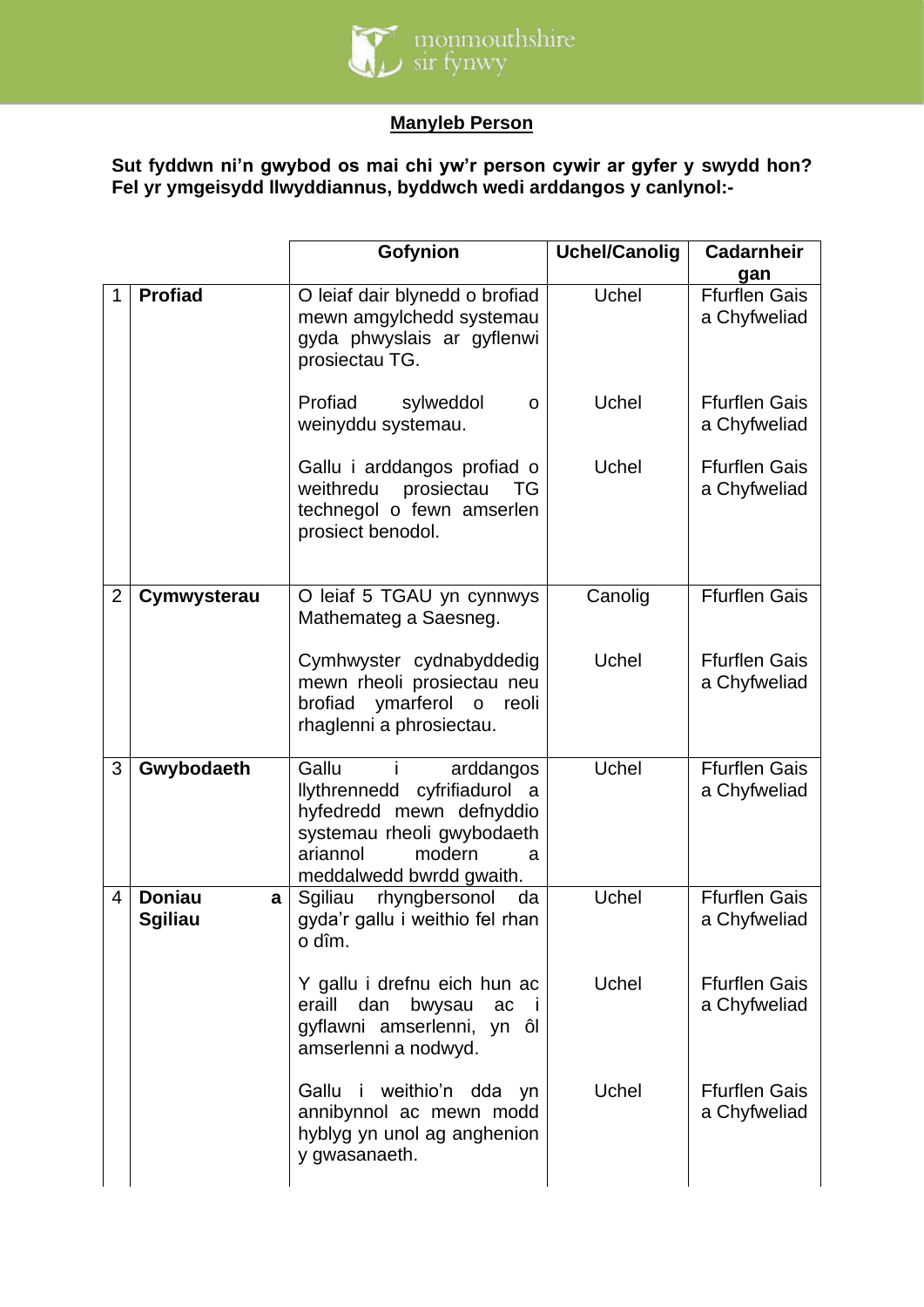|   |                              | Gallu i ddangos ffocws cryf<br>ar gwsmeriaid gyda hanes o<br><b>lwyddiant</b><br>cyflwyno<br>mewn<br>gwasanaethau<br>sy'n<br>canolbwyntio ar y cwsmer a<br>datblygu partneriaethau. | Uchel | <b>Ffurflen Gais</b><br>a Chyfweliad |
|---|------------------------------|-------------------------------------------------------------------------------------------------------------------------------------------------------------------------------------|-------|--------------------------------------|
|   |                              | Gallu i arwain timau prosiect<br>rheoli<br>newid<br>drwy<br>a<br>gyfathrebu effeithlon.                                                                                             | Uchel | <b>Ffurflen Gais</b><br>a Chyfweliad |
|   |                              | Gallu i gydlynu adnoddau i<br>gyflwyno set o ddeilliannau a<br>gytunwyd.                                                                                                            | Uchel | <b>Ffurflen Gais</b><br>a Chyfweliad |
|   |                              | Datblygu<br>datrysiadau<br>broblemau cymhleth.                                                                                                                                      | Uchel | <b>Ffurflen Gais</b><br>a Chyfweliad |
|   |                              | Cynnal dogfennau prosiect i<br>safonau uchel.                                                                                                                                       | Uchel | <b>Ffurflen Gais</b><br>a Chyfweliad |
|   |                              | Gallu i ddangos hanes o<br>Iwyddiant wrth arwain, cymell<br>datblygu staff, sefydlu<br>a<br>rhwydweithio a gweithio tîm.                                                            | Uchel | <b>Ffurflen Gais</b><br>a Chyfweliad |
| 5 | <b>Sgiliau</b><br>Cyfathrebu | Gallu i arddangos sgiliau<br>rhyngbersonol cadarn<br>sy'n<br>cael effaith gadarnhaol ar<br>eraill<br>wrth<br>ddatblygu<br>perthynas waith gref.                                     | Uchel | <b>Ffurflen Gais</b><br>a Chyfweliad |
|   |                              | ddangos<br>sgiliau<br>Gallu<br>cyfathrebu<br>lefel uchel<br>yn<br>ysgrifenedig ac yn llafar.                                                                                        | Uchel | <b>Ffurflen Gais</b><br>a Chyfweliad |
| 6 | <b>Arall</b>                 | Rhaid bod â thrwydded yrru<br>ddilys, gyfredol.                                                                                                                                     | Uchel | <b>Ffurflen Gais</b><br>a Chyfweliad |
|   |                              | Cydymffurfio<br>gyda<br>pholisi<br>Cyfle Cyfartal y Cyngor.                                                                                                                         | Uchel | <b>Ffurflen Gais</b><br>a Chyfweliad |

**Os ydych angen unrhyw wybodaeth bellach am y swydd hon, cysylltwch os gwelwch yn dda gyda:** 

**Lisa Widenham, Rheolwr Cyllid: Gweinyddu Systemau a Rheolaeth Ariannol Ffôn: 01633 644282**

**Dyddiad Cau: 5pm ar 19/05/2022.**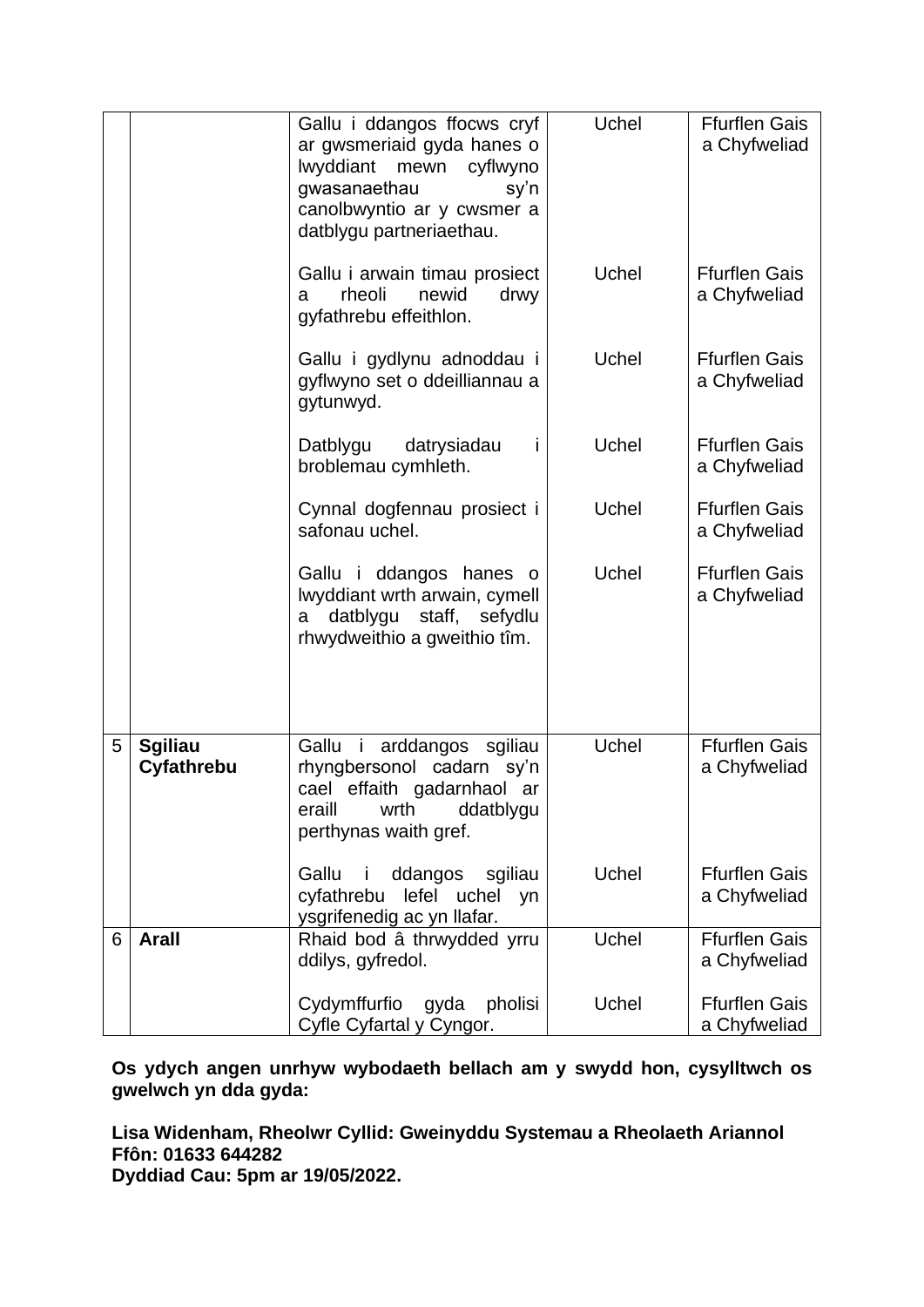

# **FFRAMWAITH SGILIAU YN Y GYMRAEG**

| <b>LEFEL 1</b>                                                                                                                                                                                                                                                                                              |                                                                                                                                                                                                                                                                                                                                                                                                                                                                                             |                                                                                                                                       |                                                                                                                                                                                                                                        |  |  |  |
|-------------------------------------------------------------------------------------------------------------------------------------------------------------------------------------------------------------------------------------------------------------------------------------------------------------|---------------------------------------------------------------------------------------------------------------------------------------------------------------------------------------------------------------------------------------------------------------------------------------------------------------------------------------------------------------------------------------------------------------------------------------------------------------------------------------------|---------------------------------------------------------------------------------------------------------------------------------------|----------------------------------------------------------------------------------------------------------------------------------------------------------------------------------------------------------------------------------------|--|--|--|
| Gall ddeall ymadroddion sylfaenol bob dydd os yw'r siaradwr yn siarad yn araf ac yn glir ac yn fodlon helpu. Gall gyflwyno ei hunan ac eraill a gall                                                                                                                                                        |                                                                                                                                                                                                                                                                                                                                                                                                                                                                                             |                                                                                                                                       |                                                                                                                                                                                                                                        |  |  |  |
|                                                                                                                                                                                                                                                                                                             | ofyn ac ateb cwestiynau am wybodaeth sylfaenol e.e. unigolyn yn gofyn am weld rhywun, ble mae cyfarfod xxx, toiled ac yn y blaen. Gall                                                                                                                                                                                                                                                                                                                                                      |                                                                                                                                       |                                                                                                                                                                                                                                        |  |  |  |
|                                                                                                                                                                                                                                                                                                             | drosglwyddo galwadau ffôn, cyfleu neges fer neu wneud cais syml e.e. drwy e-bost.                                                                                                                                                                                                                                                                                                                                                                                                           |                                                                                                                                       |                                                                                                                                                                                                                                        |  |  |  |
| <b>DEALL</b>                                                                                                                                                                                                                                                                                                | <b>SIARAD</b>                                                                                                                                                                                                                                                                                                                                                                                                                                                                               | <b>DARLLEN</b>                                                                                                                        | <b>YSGRIFENNU</b>                                                                                                                                                                                                                      |  |  |  |
| > Gall ddeall cwestiynau syml: lle<br>mae cyfarfod xxx, pwy yw'r                                                                                                                                                                                                                                            | > Gall ynganu enwau lleoedd ac<br>enwau personol yn gywir.                                                                                                                                                                                                                                                                                                                                                                                                                                  | > Gall ddarllen brawddeg fer, e.e.<br>arwyddion syml, cyfarwyddiadau                                                                  | $\triangleright$ Gall agor a chau neges e-bost<br>neu lythyr.                                                                                                                                                                          |  |  |  |
| person y dymunant ei weld. Gall                                                                                                                                                                                                                                                                             | $\triangleright$ Gall gyfarch unigolion wyneb yn                                                                                                                                                                                                                                                                                                                                                                                                                                            | syml,<br>eitemau<br>agenda,                                                                                                           | > Gall ysgrifennu enwau personol,                                                                                                                                                                                                      |  |  |  |
| ddeall i bwy i drosglwyddo                                                                                                                                                                                                                                                                                  | wyneb neu dros y ffôn.                                                                                                                                                                                                                                                                                                                                                                                                                                                                      | gwybodaeth syml ar ffurflenni.                                                                                                        | enwau lleoedd, teitlau swyddi.                                                                                                                                                                                                         |  |  |  |
| galwad ffôn ac yn y blaen.                                                                                                                                                                                                                                                                                  | $\triangleright$ Gall agor a chau sgwrs neu agor                                                                                                                                                                                                                                                                                                                                                                                                                                            |                                                                                                                                       | > Gall ysgrifennu neges syml i                                                                                                                                                                                                         |  |  |  |
|                                                                                                                                                                                                                                                                                                             | a chau cyfarfod.                                                                                                                                                                                                                                                                                                                                                                                                                                                                            |                                                                                                                                       | gydweithiwr ar bapur neu e-bost                                                                                                                                                                                                        |  |  |  |
|                                                                                                                                                                                                                                                                                                             |                                                                                                                                                                                                                                                                                                                                                                                                                                                                                             |                                                                                                                                       | e.e. mae hwn a hon wedi galw.                                                                                                                                                                                                          |  |  |  |
|                                                                                                                                                                                                                                                                                                             |                                                                                                                                                                                                                                                                                                                                                                                                                                                                                             | <b>LEFEL 2</b>                                                                                                                        |                                                                                                                                                                                                                                        |  |  |  |
|                                                                                                                                                                                                                                                                                                             | Gall ddeall brawddegau pan mae pobl yn siarad am sefyllfaoedd bob dydd, e.e. gwybodaeth bersonol a theuluol syml. Gall gynnal sgwrs sylfaenol<br>gyda rhywun i gael neu gyfnewid gwybodaeth syml, e.e. trafod sut mae person yn teimlo; rhywbeth a ddigwyddodd; cynllun syml ar gyfer y dyfodol.<br>Gall ysgrifennu a deall negeseuon mewn llythyrau neu negeseuon e-bost yn disgrifio materion cyfarwydd ac ysgrifennu mewn brawddegau byr.                                                |                                                                                                                                       |                                                                                                                                                                                                                                        |  |  |  |
| <b>DEALL</b>                                                                                                                                                                                                                                                                                                | <b>SIARAD</b>                                                                                                                                                                                                                                                                                                                                                                                                                                                                               | <b>DARLLEN</b>                                                                                                                        | <b>YSGRIFENNU</b>                                                                                                                                                                                                                      |  |  |  |
| Gall ddeall pan mae pobl yn $\triangleright$ Gall<br>➤<br>siarad yn araf am sefyllfaoedd<br>bob dydd e.e. rhoi gwybodaeth<br>bersonol, siarad am beth fuont<br>yn ei wneud, yr hyn yr hoffent ei<br>wneud, sut y teimlant yn<br>gyffredinol<br>> Gall ddeall pan mae pobl yn<br>gofyn iddynt wneud rhywbeth | gyfathrebu<br>gwybodaeth<br>neu ofyn<br>cwestiynau<br>syml<br>cyffredin, e.e. cael gwybodaeth<br>gan unigolion.<br>> Gall ddefnyddio'r Gymraeg i<br>gyrraedd a dangos empathi<br>gydag unigolyn ond dim i gynnal<br>yr holl sgwrs neu sesiwn yn y<br>Gymraeg.<br>> Gall gynnal sgwrs fer gydag<br>unigolyn<br>gyfnewid<br>neu<br>gwybodaeth cymharol syml.<br>$\triangleright$ Gall gyfrannu at gyfarfod ond<br>bydd angen troi i'r Saesneg ar<br>gyfer termau arbenigol.<br><b>LEFEL 3</b> | > Gall ddarllen negeseuon byr a<br>rhai llythyrau neu negeseuon e-<br>bost, e.e. rhai sy'n gwneud cais<br>neu'n gofyn am gyfleu neges | $\triangleright$ Gall ysgrifennu neges fer at<br>gydweithiwr yn gofyn cwestiwn,<br>diolch iddo/iddi,<br>esbonio<br>yn<br>rhywbeth e.e. amser a lle<br>cyfarfod<br>> Gall ysgrifennu llythyr neu neges<br>e-bost byr i drefnu apwyntiad |  |  |  |
|                                                                                                                                                                                                                                                                                                             |                                                                                                                                                                                                                                                                                                                                                                                                                                                                                             |                                                                                                                                       | Gall ddeall y prif bwyntiau pan mae unigolyn neu gydweithiwr yn siarad am bynciau cyfarwydd e.e. yn ystod sgwrs neu gyfarfod grŵp bach. Gall                                                                                           |  |  |  |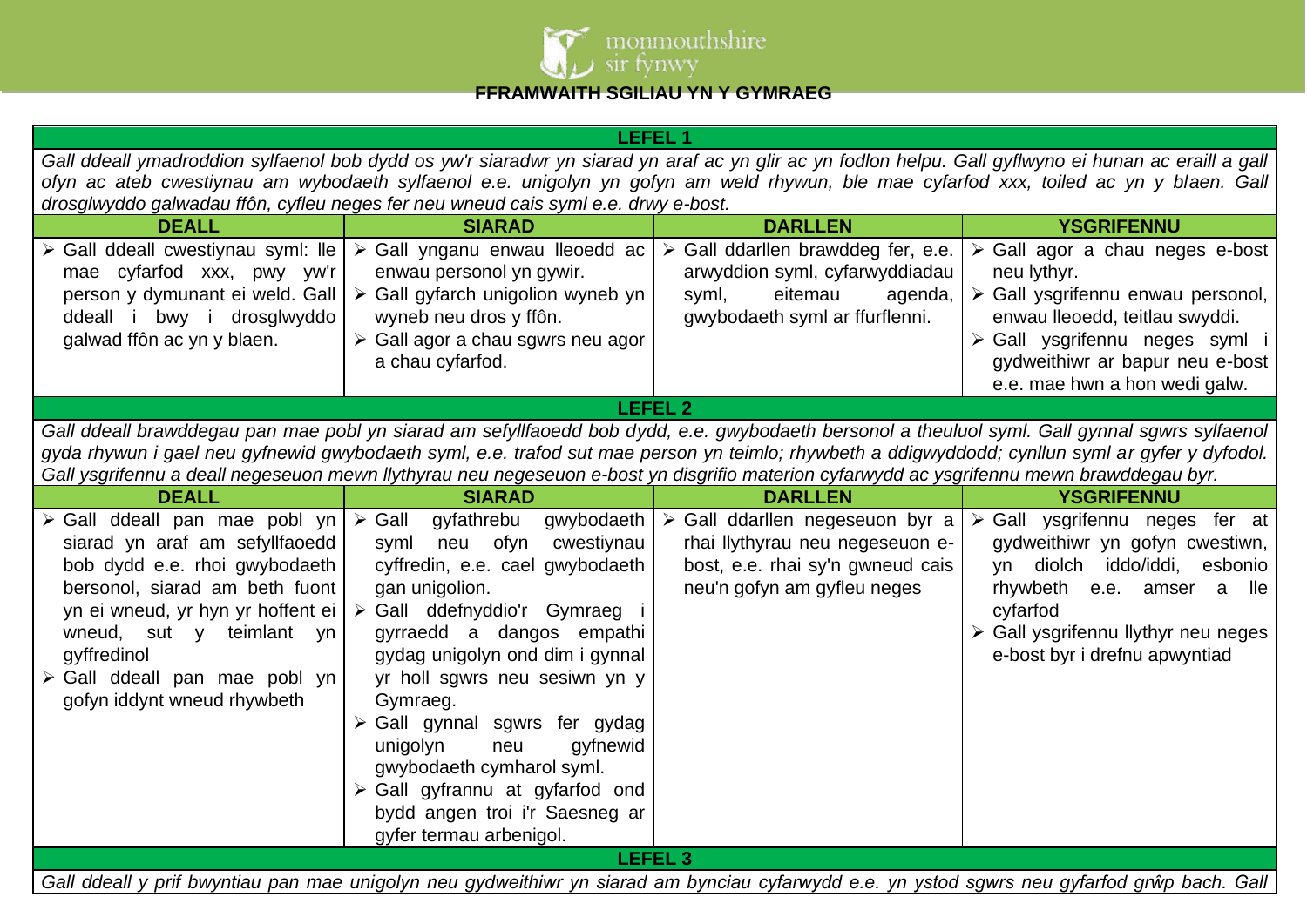*gynnal sgyrsiau estynedig gyda siaradwyr rhugl am bynciau cyfarwydd yn ymwneud â gwaith bob dydd. Gall ddisgrifio profiadau a digwyddiadau a rhoi esboniadau am a rhesymau cryno am farnau a chynlluniau. Gall ddarllen erthyglau, llythyrau neu negeseuon e-bost am bynciau cyffredinol. Gall ysgrifennu llythyrau neu negeseuon e-bost am y rhan fwyaf o bynciau, e.e. yn gofyn am rywbeth; rhoi gwybodaeth; gwahodd rhywun neu drefnu digwyddiad.*

| <b>DEALL</b>                                                                                                                                                                                                                                                                                                                                                                                            | <b>SIARAD</b>                                                                                                                                                                                                                                                                                                                                                                                                                                       | <b>DARLLEN</b>                                                                                                                                                                                                                                                                                                                                                                             | <b>YSGRIFENNU</b>                                                                                                                                                                                                                                       |  |
|---------------------------------------------------------------------------------------------------------------------------------------------------------------------------------------------------------------------------------------------------------------------------------------------------------------------------------------------------------------------------------------------------------|-----------------------------------------------------------------------------------------------------------------------------------------------------------------------------------------------------------------------------------------------------------------------------------------------------------------------------------------------------------------------------------------------------------------------------------------------------|--------------------------------------------------------------------------------------------------------------------------------------------------------------------------------------------------------------------------------------------------------------------------------------------------------------------------------------------------------------------------------------------|---------------------------------------------------------------------------------------------------------------------------------------------------------------------------------------------------------------------------------------------------------|--|
| $\triangleright$ Gall<br>ddeall<br>unigolion<br>a<br>chydweithwyr<br>wrth<br>gyfnewid<br>drafod<br>gwybodaeth<br>neu<br>cynlluniau, os yw'r pwnc yn<br>gyfarwydd.<br>$\triangleright$ Gall ddeall<br>trafodaeth mewn<br>cyfarfod os<br>yw'r<br>pwnc<br>vn.<br>gyfarwydd.<br>ddeall<br>$\triangleright$ Gall<br>unigolion<br>a<br>mewn sefyllfa<br>chydweithwyr<br>gyfarwydd neu mewn sgwrs bob<br>dydd. | $\triangleright$ Gall gymryd rhan yn y rhan<br>fwyaf o<br>gyda<br>sgyrsiau<br>waith a<br>chydweithwyr<br>am<br>chynlluniau os nad yw'r eirfa yn<br>rhy dechnegol.<br>$\triangleright$ Gall gynnal sgwrs<br>gydag<br>qyfnewid<br>unigolyn<br>neu<br>gwybodaeth cymharol syml.<br>$\triangleright$ Gall gyfrannu at gyfarfod ond<br>gall fod angen troi i'r Saesneg<br>am dermau arbenigol.<br>> Gall addasu cywair iaith i weddu<br>i'r gynulleidfa. | $\triangleright$ Gall ddeall y rhan fwyaf o<br>negeseuon e-bost neu lythyrau'n<br>ymwneud â gwaith dydd<br>ddydd.<br>$\triangleright$ Gall ddyfalu<br>ystyr<br>qair<br>vn<br>seiliedig ar gyd-destun os yw'r<br>pwnc yn gyfarwydd.<br>$\triangleright$ Gall ddarllen erthygl syml a<br>rhwydd mewn papurau newydd<br>fathau<br>ddeunydd<br>$\circ$<br>neu<br>ysgrifenedig mewn cylchgrawn. | $\triangleright$ Gall ysgrifennu llythyr neu neges<br>unigolyn<br>e-bost<br>at<br>neu<br>gydweithiwr am y rhan fwyaf o<br>bynciau er mwyn gofyn am<br>rywbeth; rhoi esboniad; disgrifio<br>profiad neu sefyllfa; gwahodd<br>pobl neu drefnu digwyddiad. |  |
| LEFEL 4                                                                                                                                                                                                                                                                                                                                                                                                 |                                                                                                                                                                                                                                                                                                                                                                                                                                                     |                                                                                                                                                                                                                                                                                                                                                                                            |                                                                                                                                                                                                                                                         |  |

*Gall fel arfer ddilyn y rhan fwyaf o sgyrsiau neu drafodaethau, hyd yn oed ar bynciau anghyfarwydd. Gall siarad yn hyderus gyda siaradwyr rhugl am bynciau cyfarwydd yn ymwneud â gwaith, a mynegi barn, cymryd rhan mewn trafodaeth a siarad yn helaeth am bynciau cyffredinol e.e. mewn*  cyfarfodydd neu sefyllfaoedd un-i-un gydag unigolion. Gall ddeall y rhan fwyaf o ohebiaeth, erthyglau papur newydd ac adroddiadau a fwriedir ar *gyfer siaradwyr rhugl gyda chymorth adnoddau Cymraeg a gall fwrw golwg dros destunau hir i ganfod manylion. Gall lenwi ffurflenni ac ysgrifennu adroddiadau'n ymwneud â gwaith ac ymateb yn gywir.*

| <b>DEALL</b>                                                                                                                                                         | <b>SIARAD</b>                                                                                                                                                                                                                                                                                               | <b>DARLLEN</b>                                                                                                                                                                                                                                                                                                                                         | <b>YSGRIFENNU</b>                                                                                                                                                              |
|----------------------------------------------------------------------------------------------------------------------------------------------------------------------|-------------------------------------------------------------------------------------------------------------------------------------------------------------------------------------------------------------------------------------------------------------------------------------------------------------|--------------------------------------------------------------------------------------------------------------------------------------------------------------------------------------------------------------------------------------------------------------------------------------------------------------------------------------------------------|--------------------------------------------------------------------------------------------------------------------------------------------------------------------------------|
| rhan fwyaf o<br>$\triangleright$ Gall ddilyn y<br>sgyrsiau a thrafodaethau gydag<br>unigolion neu gydweithwyr hyd<br>yn oed os yw'r deunydd pwnc yn<br>anghyfarwydd. | ➤<br>gyfarfodydd mewnol ac allanol<br>mewn cyd-destun gwaith.<br>Gall sgwrsio'n gysurus gydag  <br>➤<br>chyfnewid<br>unigolion<br>a<br>gwybodaeth fel sydd angen.<br>> Gall ddadlau dros ac yn erbyn<br>achos penodol.<br>$\triangleright$ Gall gadeirio cyfarfodydd<br>ac<br>ateb cwestiynau o'r gadair yn | Gall gyfrannu'n effeithlon at $\triangleright$ Gall ddarllen y rhan fwyaf<br>ohebiaeth a bwrw golwg ar l<br>destunau hir i ganfod manylion.<br>Gall ddeall y rhan fwyaf o<br>erthyglau ac adroddiadau papur<br>chymorth<br>newydd<br>gyda<br>geiriadur.<br>Gall ddeall testunau,<br>os na<br>ysgrifennwyd mewn dull ffurfiol<br>iawn neu dafodieithol. | $\triangleright$ Gall gynhyrchu gohebiaeth o bob<br>adroddiadau<br>math,<br>byr,<br>dogfennau a llenyddiaeth gyda<br>chymorth offer cyfieithu Cymraeg<br>e.e. Cysgair, Cysill. |